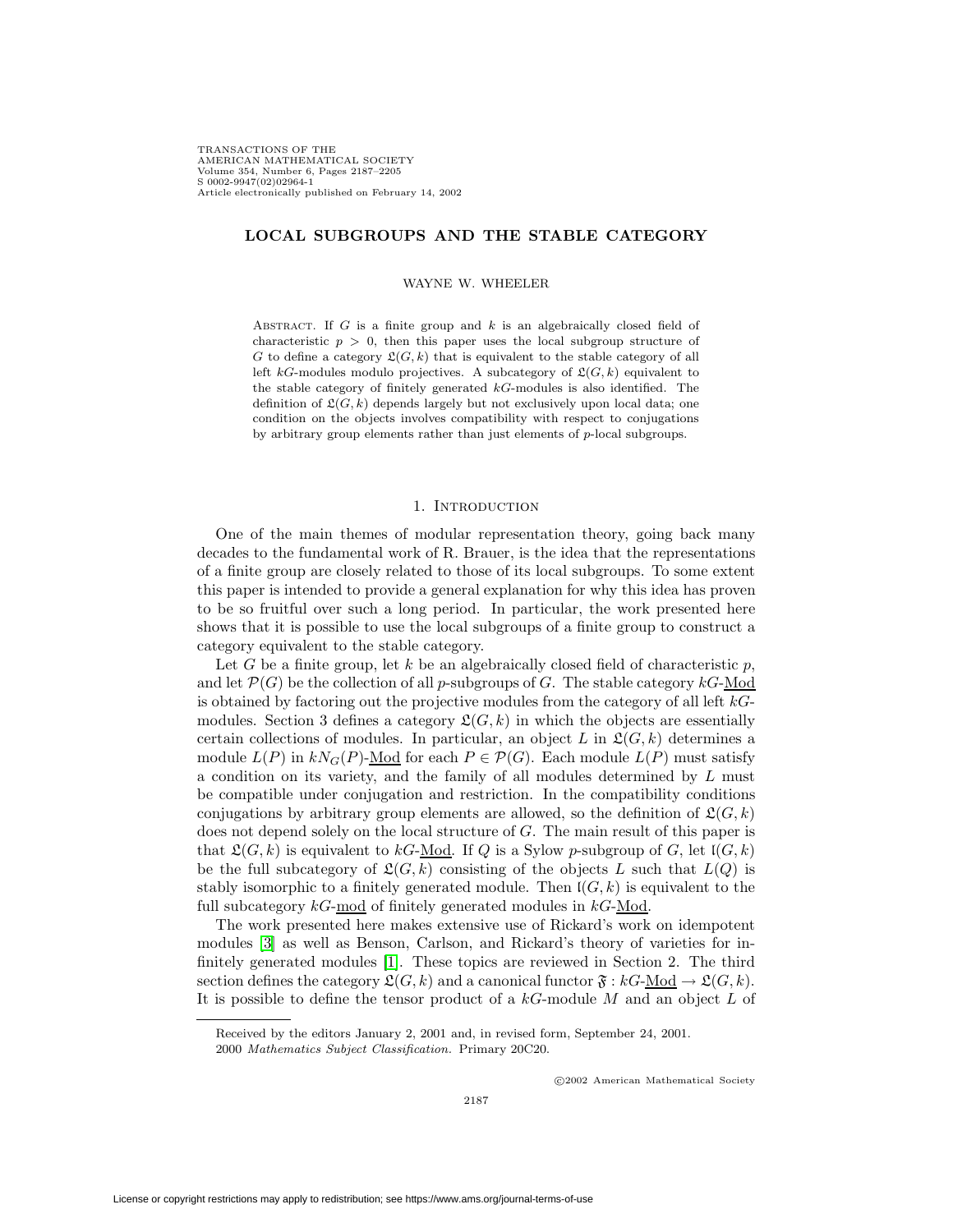$\mathfrak{L}(G, k)$ , and the result is another object of  $\mathfrak{L}(G, k)$ . This idea is considered in Section 4. Finally, Section 5 is devoted to proving that the canonical functor  $\mathfrak{F}: kG\text{-Mod} \to \mathfrak{L}(G,k)$  is an equivalence of categories.

## 2. Preliminary results

Throughout this paper G denotes a finite group, and  $k$  is an algebraically closed field of prime characteristic p. If  $g \in G$  and H is a subgroup of G, let  ${}^g H = g H g^{-1}$ . For any kH-module M set  $M\uparrow^{G'} = kG \otimes_{kH} M$ ; if M is a kG-module, then  $M\downarrow_H$ denotes the restriction of M to H. It will often be convenient simply to write  $M\downarrow$ when the subgroup H can be inferred from the context. We write  $\varepsilon : k_H^{\uparrow G} \to k$  for the augmentation map given by

$$
\varepsilon\left(\sum_{g\in G/H}g\otimes x_g\right)=\sum_g x_g.
$$

Let  $kG$ -Mod denote the category of all left  $kG$ -modules, and let  $kG$ -mod be the full subcategory of finitely generated  $k$ G-modules. If M and M' are  $k$ G-modules, let  $\text{PHom}_{kG}(M, M')$  denote the k-subspace of  $\text{Hom}_{kG}(M, M')$  consisting of those maps that factor through a projective  $k$ G-module. The stable category  $k$ G-Mod has the same objects as  $k$ G-Mod, but the morphisms from M to M' in  $k$ G-Mod are defined by setting

$$
\underline{\operatorname{Hom}}_{kG}(M,M') = \operatorname{Hom}_{kG}(M,M')/\operatorname{PHom}_{kG}(M,M').
$$

The full subcategory of  $kG$ -Mod consisting of finitely generated  $kG$ -modules is denoted  $kG$ -mod. It is well known that the categories  $kG$ -Mod and  $kG$ -mod are triangulated (Theorem I.2.6 of [\[2\]](#page-18-2)), and the translation functor is given by  $\Omega^{-1}$ . For convenience we often identify  $\Omega^{-1}$  with the isomorphic functor  $\Omega^{-1}k \otimes -$ .

If  $\gamma : M \to M'$  is a kG-homomorphism, then we normally also write  $\gamma$  for the corresponding map in  $k \text{G-Mod}$ . In fact, we will generally only be concerned with maps in the stable category. In a few cases homomorphisms are defined in the module category, but even then it is always the image in  $k\text{G-Mod}$  that is of interest.

Recall that if  $\mathcal T$  is a triangulated category and  $\mathcal C$  is a full triangulated subcategory of  $\mathcal{T}$ , then  $\mathcal{C}$  is said to be a *thick* subcategory if it is closed under taking direct summands of objects. Now suppose that  $\mathcal C$  is a thick subcategory of  $kG\text{-mod}$ . As in [\[3\]](#page-18-0), we say that C is a tensor-ideal subcategory of kG-mod if  $M \otimes M'$  is in C whenever M is in C and M' is in kG-mod. Let  $C^{\oplus}$  denote the smallest full triangulated subcategory of  $kG$ -Mod that contains  $C$  and is closed under arbitrary direct sums. A module M is said to be C-local if  $\underline{\text{Hom}}_{kG}(C,M) = 0$  for all C in C.

<span id="page-1-0"></span>The following proposition summarizes the fundamental facts about idempotent modules that will be needed in the following sections. Proofs can be found in [\[3\]](#page-18-0).

**Proposition 2.1.** Let  $C$  be a tensor-ideal subcategory of  $kG$ -mod. For any object M in  $kG$ -Mod there is a triangle

$$
e_{\mathcal{C}}(M)\longrightarrow M\longrightarrow f_{\mathcal{C}}(M)\longrightarrow \Omega^{-1}\big(e_{\mathcal{C}}(M)\big)
$$

in kG-Mod such that  $e_c(M)$  is in  $\mathcal{C}^{\oplus}$  and  $f_c(M)$  is C-local, and such a triangle is unique up to isomorphism. The morphism  $e_{\mathcal{C}}(M) \to M$  is the universal map in kG-Mod from an object of  $\mathcal{C}^{\oplus}$  to M, and  $M \to f_{\mathcal{C}}(M)$  is the universal map from M to a C-local object. The modules  $e_{\mathcal{C}}(k)$  and  $f_{\mathcal{C}}(k)$  are idempotent in the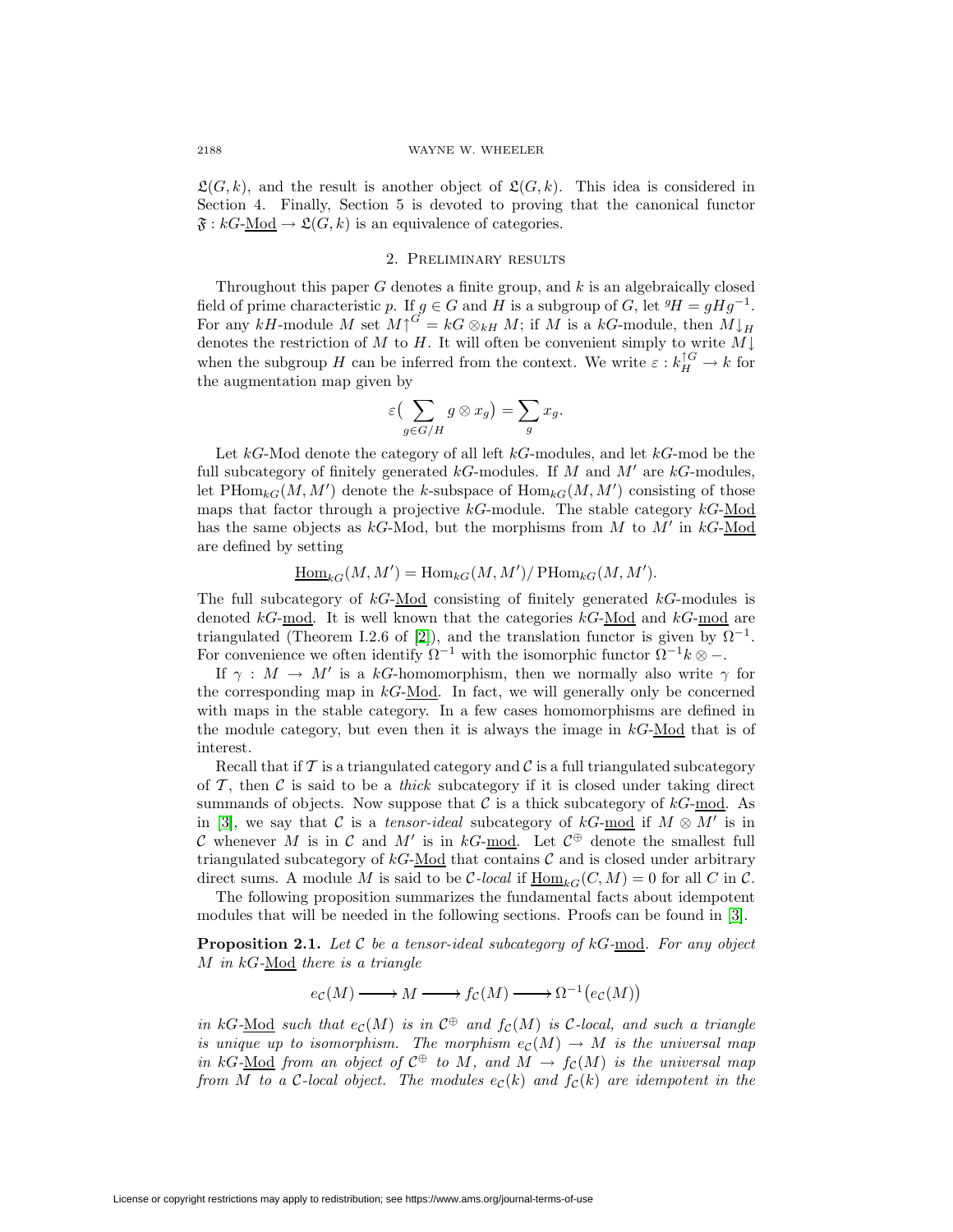sense that  $e_{\mathcal{C}}(k) \otimes e_{\mathcal{C}}(k) \cong e_{\mathcal{C}}(k)$  and  $f_{\mathcal{C}}(k) \otimes f_{\mathcal{C}}(k) \cong f_{\mathcal{C}}(k)$  in kG-Mod. Moreover,  $e_{\mathcal{C}}(k) \otimes M \cong e_{\mathcal{C}}(M)$  and  $f_{\mathcal{C}}(k) \otimes M \cong f_{\mathcal{C}}(M)$  in kG-Mod for any module M.

In the following work it will often be necessary to consider the universal map  $\eta$ :  $e_c(k) \rightarrow k$  described in Proposition [2.1.](#page-1-0) By abuse of notation we usually use the same symbol  $\eta$  to denote this map for any thick subcategory C of kG-mod and for any finite group  $G$ .

Benson, Carlson, and Rickard have used idempotent modules to develop a theory of varieties for arbitrary  $k$ G-modules, and we give a brief review of this theory. Although it is common to consider the maximal ideal spectrum of the cohomology ring  $H^*(G, k)$ , we will use the space Proj  $H^*(G, k)$  of all homogeneous prime ideals that do not contain the ideal  $\bigoplus_{n=1}^{\infty} H^n(G, k)$ . If I is a homogeneous ideal in  $H^*(G, k)$ , we set  $\overline{V}_G(I) = \{ \mathfrak{p} \in \text{Proj } H^*(G, k) \mid I \subseteq \mathfrak{p} \}.$  If M is a finitely generated kG-module, let  $J(M)$  be the annihilator of  $\operatorname{Ext}^*_{kG}(M,M)$  in  $H^*(G,k)$ , and let  $\bar{V}_G(M) = \bar{V}_G(J(M)).$ Then  $\bar{V}_G(M)$  is closed in Proj  $H^*(G, k)$ , and  $\bar{V}_G(k) = \text{Proj } H^*(G, k)$ .

If M is infinitely generated, however, then the definition of  $V_G(M)$  is more complicated. For  $\mathfrak{p} \in \overline{V}_G(k)$  let  $\mathcal{C}(\mathfrak{p})$  denote the full subcategory of  $kG$ -mod consisting of all finitely generated  $kG$ -modules M' such that  $\bar{V}_G(M') \subseteq \bar{V}_G(\mathfrak{p})$ , and let  $\mathcal{C}'(\mathfrak{p})$ denote the full subcategory of  $\mathcal{C}(\mathfrak{p})$  consisting of all finitely generated modules  $M'$ such that  $\mathfrak{p} \notin \overline{V}_G(M')$ . Then  $\mathcal{C}(\mathfrak{p})$  and  $\mathcal{C}'(\mathfrak{p})$  are tensor-ideal subcategories of  $kG$ -<u>mod</u>. If M is an arbitrary kG-module, then  $\bar{V}_G(M)$  can be defined as the collection of all primes  $\mathfrak{p} \in V_G(k)$  such that  $f_{\mathcal{C}'(\mathfrak{p})} \otimes e_{\mathcal{C}(\mathfrak{p})} \otimes M$  is not projective.

Although the set  $\bar{V}_G(M)$  is not necessarily closed in  $\bar{V}_G(k)$  if M is not finitely generated, these sets do retain the most important properties of varieties for finitely generated modules. In particular, the following results hold for any  $kG$ -modules M and  $M'$ :

- (1) M is projective if and only if  $\bar{V}_G(M) = \emptyset$ ;
- $\widetilde{V}_G(M \oplus M') = \overline{V}_G(M) \cup \overline{V}_G(M');$
- (3)  $\bar{V}_G(M \otimes M') = \bar{V}_G(M) \cap \bar{V}_G(M').$

The reader should be warned, however, that the definition of  $\bar{V}_G(M)$  given here is not used in [\[1\]](#page-18-1). In that paper the authors define the so-called variety  $\mathcal{V}_G(M)$ of a module  $M$  to be a collection of homogeneous irreducible subvarieties of the maximal ideal spectrum of  $H^*(G, k)$ . The results of [\[1\]](#page-18-1) can be translated into the notation used here by observing that  $V \in V_G(M)$  if and only if the generic point of V lies in  $\bar{V}_G(M)$ .

Now let V be a closed subset of  $\bar{V}_G(k)$ , and let  $\mathcal{C}(V)$  denote the full subcategory of kG-mod consisting of all finitely generated kG-modules M such that  $V_G(M) \subseteq V$ . For simplicity we write  $e_V$  for  $e_{\mathcal{C}(V)}$  and  $f_V$  for  $f_{\mathcal{C}(V)}$ . If H is a subgroup of G, let  $res^*_{G,H} : \bar{V}_H(k) \to \bar{V}_G(k)$  denote the map induced by the restriction homomorphism  $res_{G,H}: H^*(G,k) \to H^*(H,k).$ 

**Proposition 2.2.** Let V and W be closed subsets of  $\bar{V}_G(k)$ , and let H be a subgroup of G. Then

- (1)  $e_V \otimes e_W \cong e_{V \cap W}$  and  $f_V \otimes f_W \cong f_{V \cup W}$  in kG-Mod;
- (2)  $e_V\downarrow_H \cong e_{(\text{res}^*_{G,H})^{-1}(V)}$  and  $f_V\downarrow_H \cong f_{(\text{res}^*_{G,H})^{-1}(V)}$ ;
- (3)  $\bar{V}_G(e_V) = V$  and  $\bar{V}_G(f_V) = \bar{V}_G(k) V$ .

*Proof.* The first two statements are proven in  $[3]$ ; the third statement is Proposition 3.1 of [\[4\]](#page-18-3).  $\Box$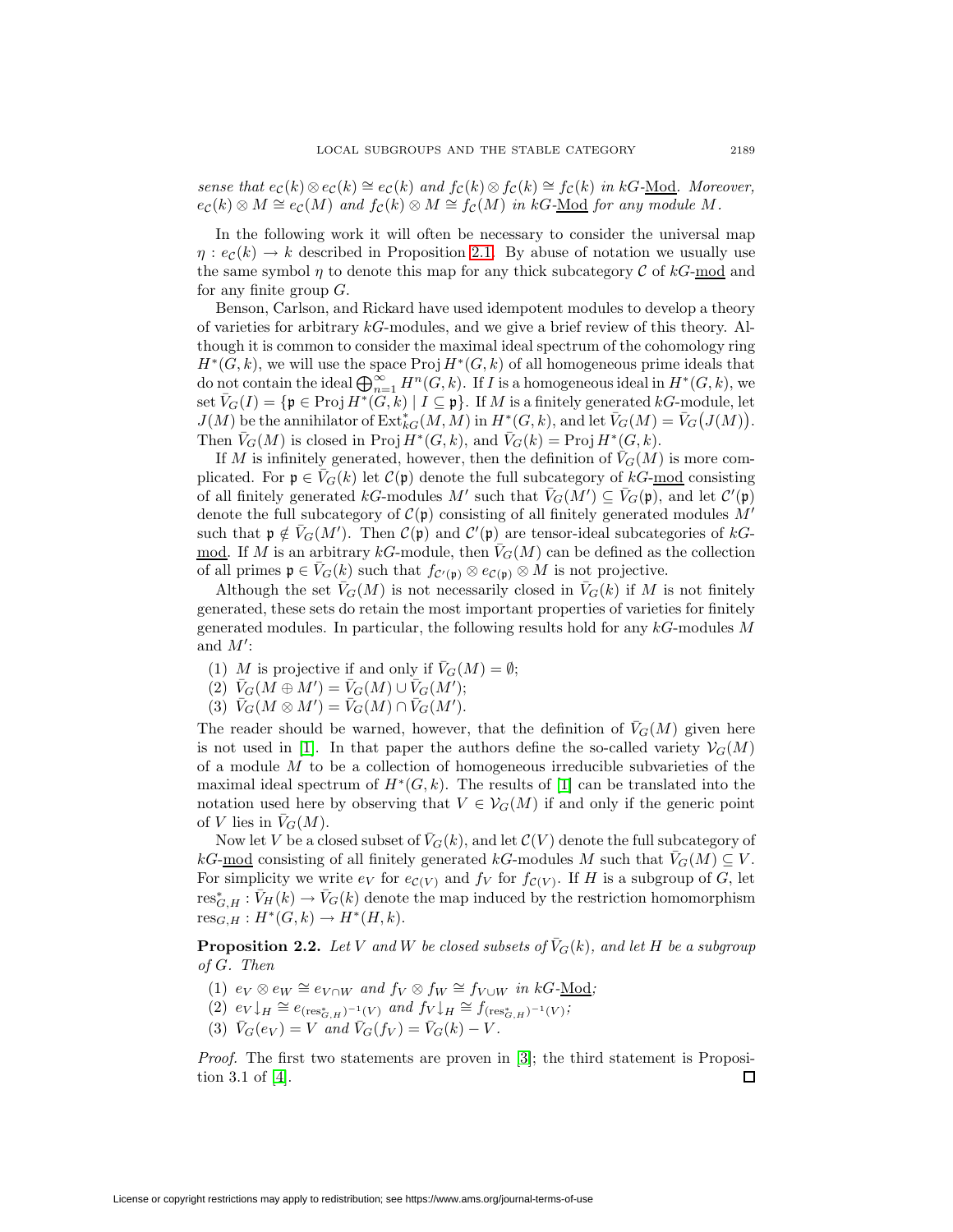**Proposition 2.3.** Suppose that H is a subgroup of G.

- (1) If M is a kG-module, then  $\bar{V}_H(M\downarrow_H) = (\mathrm{res}^*_{G,H})^{-1}(\bar{V}_G(M)).$
- (2) If M is a kH-module, then  $\bar{V}_G(M \uparrow^G) = \text{res}_{G,H}^* (\bar{V}_H(M)).$

Proof. See Propositions 4.1 and 4.2 of [\[4\]](#page-18-3).

Now suppose that P is an arbitrary p-subgroup of  $G$ , and define

$$
V_{G,P} = \operatorname{res}_{G,P}^* (\bar{V}_P(k)).
$$

We shall write  $e_{G,P}$  for  $e_{V_{G,P}}$  and  $f_{G,P}$  for  $f_{V_{G,P}}$ . If E is an elementary abelian  $p$ -subgroup of  $G$ , set

$$
V_{G,E}^- = \bigcup_{E_0
$$

and  $V_{G,E}^+ = V_{G,E} - V_{G,E}^-$ . Then the module  $\lambda_{G,E} = f_{V_{G,E}^-} \otimes e_{V_{G,E}}$  satisfies  $\bar{V}_G(\lambda_{G,E})=V_{G,E}^+$ .

<span id="page-3-1"></span>**Proposition 2.4.** Let E be an elementary abelian p-subgroup of G, and set  $N =$  $N_G(E)$ . Then  $\lambda_{N,E}^{\uparrow G}$  is stably isomorphic to  $\lambda_{G,E}$ . Moreover, the map  $1\otimes \varepsilon \eta^{\uparrow G}$ :  $\lambda_{G,E}\otimes e_{N,E}^{\uparrow G}\to \lambda_{G,E}$  is a stable isomorphism.

Proof. The first statement is Proposition 4.5 of [\[4\]](#page-18-3). The proof of that proposition also shows that the second statement is true, although it is not explicitly stated in [\[4\]](#page-18-3). □

<span id="page-3-0"></span>**Lemma 2.5.** Let V, W, and X be closed subsets of  $\overline{V}_G(k)$ , and assume that  $W \cap$  $X \subseteq V$ . Then there are canonical stable isomorphisms  $(f_V \otimes e_W) \oplus (f_V \otimes e_X) \rightarrow$  $f_V \otimes e_{W\cup X}$  and  $f_V \otimes e_W \to f_{V\cup X} \otimes e_W$ .

Proof. See Lemma 3.2 of [\[4\]](#page-18-3).

Let r be the p-rank of G. For  $0 \leq s \leq r$  let

$$
V_s = \bigcup_E V_{G,E},
$$

where the union is taken over all elementary abelian p-subgroups  $E$  of  $G$  with rank  $E \leq s$ . Set  $e_s = e_{V_s}$  and  $f_s = f_{V_s}$ .

The proof of the following result is similar to that of Proposition 4.3 of [\[4\]](#page-18-3).

**Proposition 2.6.** Let  $0 \leq s \leq r-1$ , and let  $E_1, \ldots, E_n$  be a set of representatives for the conjugacy classes of elementary abelian p-subgroups of rank  $s+1$  in  $G$ . Then

$$
f_s \otimes e_{s+1} \cong \bigoplus_{i=1}^n \lambda_{G,E_i}.
$$

*Proof.* For  $1 \leq i \leq n$  set  $V_{s+1}^{(i)} = V_{G,E_i}$ , and let  $V_{s+1}^{(n+1)}$  be the union of all components of  $V_{s+1}$  of dimension at most s. Then  $V_{s+1} = V_{s+1}^{(1)} \cup \cdots \cup V_{s+1}^{(n+1)}$ , and we prove by induction on t that  $f_s \otimes e_{V_{s+1}^{(1)} \cup \cdots \cup V_{s+1}^{(t)}} \cong \bigoplus_{i=1}^t f_s \otimes e_{V_{s+1}^{(i)}}$  for  $1 \leq t \leq n+1$ . There is nothing to prove if  $t = 1$ , so assume that  $1 < t \leq n + 1$ . Because  $(V_{s+1}^{(1)} \cup \cdots \cup V_{s+1}^{(t-1)}) \cap V_{s+1}^{(t)} \subseteq V_s$ , Lemma [2.5](#page-3-0) and the inductive assumption give

$$
f_s\otimes e_{V_{s+1}^{(1)}\cup\cdots\cup V_{s+1}^{(t)}}\cong (f_s\otimes e_{V_{s+1}^{(1)}\cup\cdots\cup V_{s+1}^{(t-1)}})\oplus (f_s\otimes e_{V_{s+1}^{(t)}})\cong\bigoplus_{i=1}^t f_s\otimes e_{V_{s+1}^{(i)}},
$$

License or copyright restrictions may apply to redistribution; see https://www.ams.org/journal-terms-of-use

 $\Box$ 

 $\Box$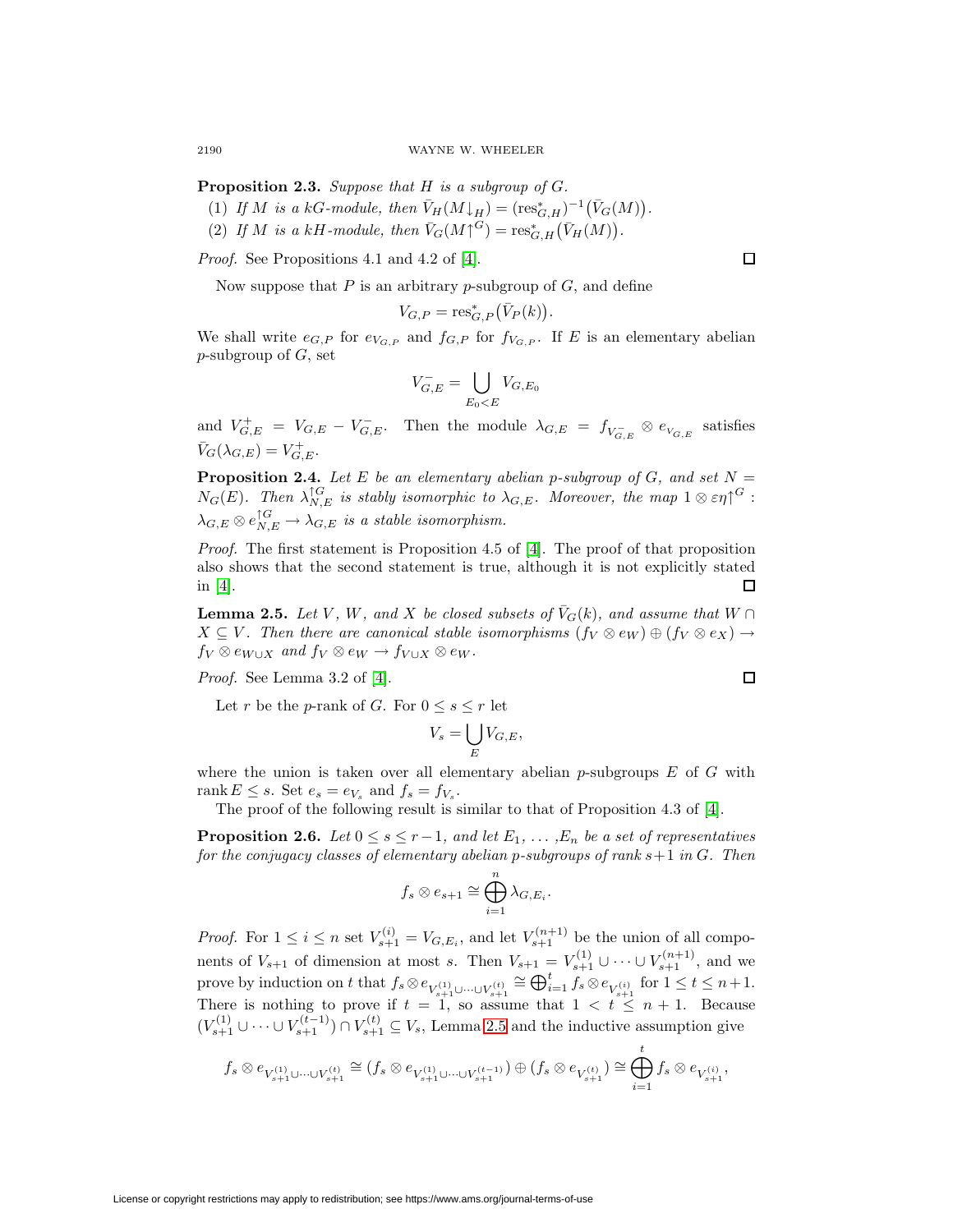as desired. Moreover,  $V_{s+1}^{(n+1)} \subseteq V_s$ , so that  $f_s \otimes e_{V_{s+1}^{(n+1)}} \cong 0$  in  $kG$ -<u>Mod</u>. Hence

$$
f_s\otimes e_{s+1}\cong\bigoplus_{i=1}^{n+1}f_s\otimes e_{V_{s+1}^{(i)}}\cong\bigoplus_{i=1}^n f_s\otimes e_{V_{G,E_i}}.
$$

Fix i with  $1 \leq i \leq n$ , and let  $V_i'$  be the union of all components of  $V_s$  that are not contained in  $V_{G,E_i}^-$ . Then  $V_{G,E_i} \cap V_i' \subseteq V_{G,E_i}^-$ , so Lemma [2.5](#page-3-0) implies that

$$
f_s\otimes e_{V_{G,E_i}}=f_{V_{G,E_i}\cup V_i'}\otimes e_{V_{G,E_i}}\cong f_{V_{G,E_i}^-}\otimes e_{V_{G,E_i}}=\lambda_{G,E_i}.
$$

Thus  $f_s \otimes e_{s+1} \cong \bigoplus_{i=1}^n \lambda_{G,E_i}$ , as desired.

<span id="page-4-0"></span>**Proposition 2.7.** Let  $0 \leq s \leq r-1$ , and let  $E_1, \ldots, E_n$  be a set of representatives for the conjugacy classes of elementary abelian p-subgroups of rank  $s + 1$  in G. Set  $N_j = N_G(E_j)$  for all j, and let  $\eta_j : e_{N_j,E_j} \to k$  be the universal map described in Proposition [2.1.](#page-1-0) Then for  $1 \leq j \leq n$  there are maps  $\alpha_j : e_{N_j, E_j}^{\uparrow G} \to e_{s+1}$  such that  $\eta \alpha_j = \varepsilon \eta_j \gamma^G$  and  $1 \otimes (\bigoplus_{j=1}^n \alpha_j) : f_s \otimes (\bigoplus_{j=1}^n e_{N_j, E_j}^{\uparrow G}) \to f_s \otimes e_{s+1}$  is a stable isomorphism.

*Proof.* For each  $j$  there is a commutative diagram

$$
e_{s+1} \otimes e_{N_j, E_j}^{\uparrow G} \xrightarrow{1 \otimes \varepsilon \eta_j \uparrow^G} e_{s+1} \otimes k
$$
  
\n
$$
\eta \otimes 1 \downarrow \qquad \qquad \downarrow \eta \otimes 1
$$
  
\n
$$
k \otimes e_{N_j, E_j}^{\uparrow G} \xrightarrow{\qquad \qquad 1 \otimes \varepsilon \eta_j \uparrow^G} k \otimes k,
$$

and  $\bar{V}_G(e_{N_j,E_j}^{\uparrow G}) = V_{G,E_j} \subseteq V_{s+1}$ , so that  $\eta \otimes 1 : e_{s+1} \otimes e_{N_j,E_j}^{\uparrow G} \to e_{N_j,E_j}^{\uparrow G}$  is a stable isomorphism for all j. Set  $\alpha_j = (1 \otimes \varepsilon \eta_j)^{G} (\eta \otimes 1)^{-1}$ . Then the above diagram shows that  $\eta \alpha_j = \varepsilon \eta_j \uparrow^G$  for all j.

To prove that  $1 \otimes (\bigoplus_{j=1}^n \alpha_j) : f_s \otimes (\bigoplus_{j=1}^n e_{N_j,E_j}^{\uparrow G}) \to f_s \otimes e_{s+1}$  is a stable isomorphism, it suffices to prove that  $1 \otimes 1 \otimes (\bigoplus_{j=1}^n \varepsilon \eta_j)^{G}$  :  $f_s \otimes e_{s+1} \otimes$  $(\bigoplus_{j=1}^n e_{N_j,E_j}^{\uparrow G}) \to f_s \otimes e_{s+1}$  is a stable isomorphism. Now  $f_s \otimes e_{s+1} \cong \bigoplus_{i=1}^n \lambda_{G,E_i}$ , and  $\bar{V}_G(\lambda_{G,E_i} \otimes e_{N_j,E_j}^{\uparrow G}) = V_{G,E_i}^+ \cap V_{G,E_j} = \emptyset$  if  $i \neq j$ . Thus it is only necessary to show that  $\bigoplus_{j=1}^n (1 \otimes \varepsilon \eta_j)^{G} : \bigoplus_{j=1}^n (\lambda_{G,E_j} \otimes e_{N_j,E_j}^{\uparrow G}) \to \bigoplus_{j=1}^n \lambda_{G,E_j}$  is a stable isomorphism. But this is an immediate consequence of Proposition [2.4.](#page-3-1)

#### 3. The category of local modules

The main purpose of this section is to define the category  $\mathfrak{L}(G, k)$  of G-local modules and a canonical functor  $\mathfrak{F}: kG\text{-Mod} \to \mathfrak{L}(G, k)$  that will be studied in the following sections. It will be useful to begin by fixing some notation. Let  $\mathcal{P}(G)$  be the collection of all p-subgroups of G. If  $P \in \mathcal{P}(G)$ , then throughout the remainder of the paper we usually write N for  $N_G(P)$ . Similar notation will be used for normalizers of other p-subgroups. For example, if  $P_0, P_1 \in \mathcal{P}(G)$ , then we write  $N_0$ for  $N_G(P_0)$  and  $N_1$  for  $N_G(P_1)$ .

Suppose that for every  $P \in \mathcal{P}(G)$  we have a module  $L(P)$  in kN-Mod such that  $\bar{V}_N(L(P)) \subseteq V_{N,P}$ . Assume in addition that whenever  $P_1 \subseteq P_2$  in  $\mathcal{P}(G)$ , there is a

 $\Box$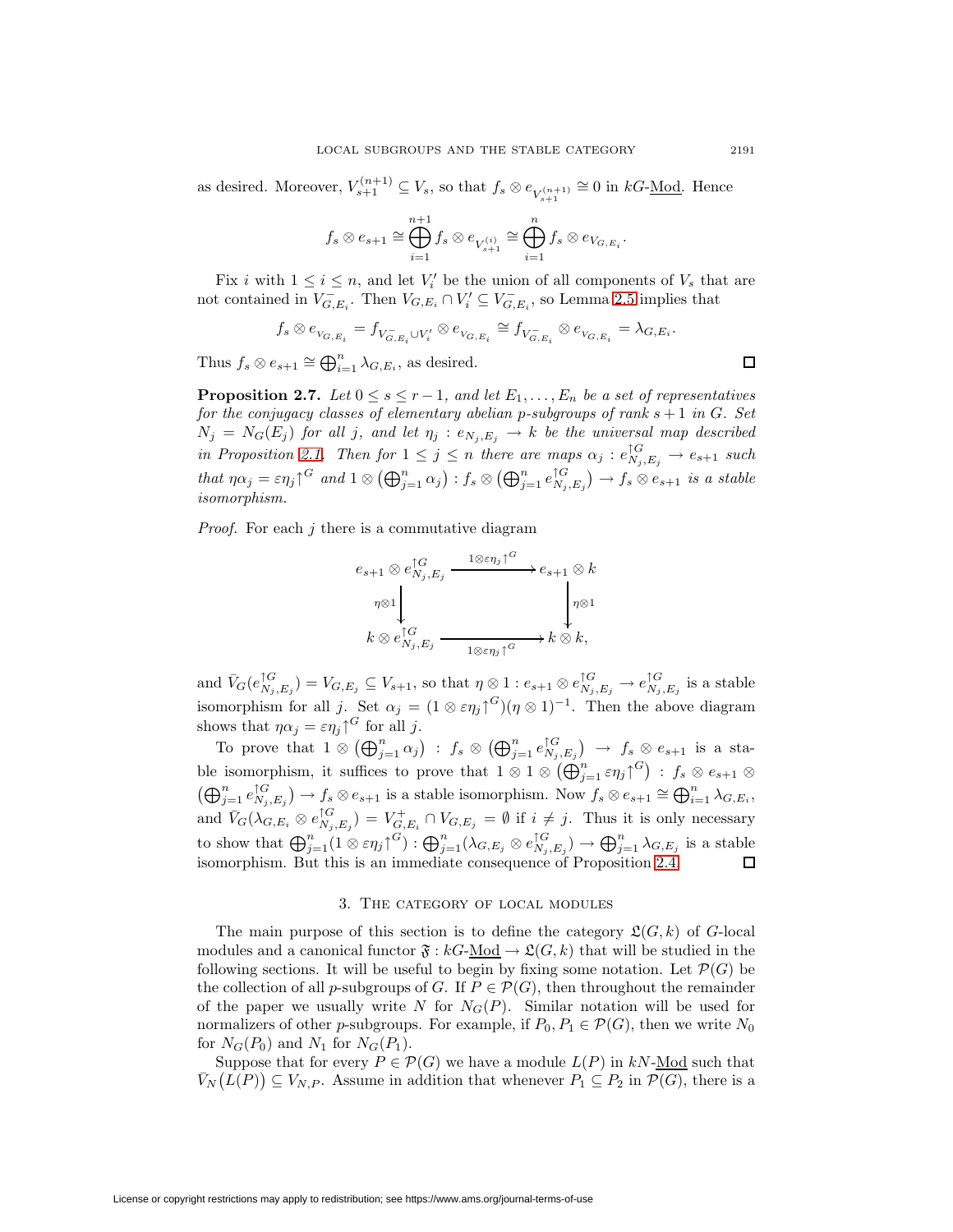homomorphism  $\phi_{P_1,P_2}: L(P_1)\downarrow_{N_1\cap N_2} \to L(P_2)\downarrow_{N_1\cap N_2}$  such that the diagram

$$
L(P_1)\downarrow_{N_1\cap N_2} \xrightarrow{\phi_{P_1,P_2}} L(P_2)\downarrow_{N_1\cap N_2}
$$
  
\n
$$
\psi_{P_1,P_2}\downarrow \qquad \qquad \downarrow
$$
  
\n
$$
e_{N_1\cap N_2,P_1}\otimes L(P_2)\downarrow_{N_1\cap N_2} \xrightarrow{\eta\otimes 1} L(P_2)\downarrow_{N_1\cap N_2}
$$

commutes for some stable isomorphism  $\psi_{P_1,P_2}$ . Assume that  $\phi_{P,P} = 1_{L(P)}$  for all  $P \in \mathcal{P}(G)$  and that  $\phi_{P_2,P_3} \circ \phi_{P_1,P_2} = \phi_{P_1,P_3}$  in  $k[N_1 \cap N_2 \cap N_3]$ -Mod whenever  $P_1 \subseteq P_2 \subseteq P_3$  in  $\mathcal{P}(G)$ . For each  $g \in G$  assume that there is a stable isomorphism  $c_g(P) : g \otimes L(P) \to L({}^{g}P)$  such that the diagram

$$
g \otimes h \otimes L(P) \xrightarrow{\cong} gh \otimes L(P)
$$
  

$$
g \otimes c_h(P) \downarrow \qquad \qquad c_{gh}(P)
$$
  

$$
g \otimes L({}^h P) \xrightarrow{c_g({}^h P)} L({}^{gh} P)
$$

commutes for all  $g, h \in G$  and all  $P \in \mathcal{P}(G)$ ; assume in addition that if  $g \in N$ , then  $c_q(P) : g \otimes L(P) \to L(P)$  is the map given by  $g \otimes x \mapsto gx$ . Finally, suppose that if  $P_1 \subseteq P_2$  and  $g \in G$ , then there is a commutative diagram

$$
(g \otimes L(P_1)) \downarrow_{g(N_1 \cap N_2)} \xrightarrow{c_g(P_1)} L^{(g)} \downarrow_{g(N_1 \cap N_2)}
$$
  

$$
(g \otimes L(P_2)) \downarrow_{g(N_1 \cap N_2)} \xrightarrow{c_g(P_2)} L^{(g)} \downarrow_{g(N_1 \cap N_2)}.
$$

Then we say that  $(L, \phi, c)$  is a *G-local module* (over k). We usually abbreviate the notation by writing L for the G-local module  $(L, \phi, c)$ . For simplicity we sometimes also write  $\phi$  instead of  $\phi_{P_1,P_2}$  when the subgroups  $P_1$  and  $P_2$  can be determined from the context.

If  $L = (L, \phi, c)$  and  $L' = (L', \phi', c')$  are G-local modules, let  $\xi(P) : L(P) \to L'(P)$ be a map in kN-Mod for all  $P \in \mathcal{P}(G)$ . Assume that there is a commutative diagram

$$
g \otimes L(P) \xrightarrow{c_g(P)} L^{(g)} \downarrow
$$
  
\n
$$
g \otimes L'(P) \xrightarrow{c'_g(P)} L'(^{g}P)
$$
  
\n
$$
g \otimes L'(P) \xrightarrow{c'_g(P)} L'(^{g}P)
$$

for all  $P \in \mathcal{P}(G)$  and  $g \in G$ ; assume in addition that if  $P_1, P_2 \in \mathcal{P}(G)$  and  $P_1 \subseteq P_2$ , then there is a commutative diagram

$$
L(P_1)\downarrow_{N_1\cap N_2} \xrightarrow{\phi_{P_1,P_2}} L(P_2)\downarrow_{N_1\cap N_2}
$$
  

$$
\xi(P_1)\downarrow_{N_1\cap N_2} \xrightarrow{\phi'_{P_1,P_2}} L'(P_2)\downarrow_{N_1\cap N_2}.
$$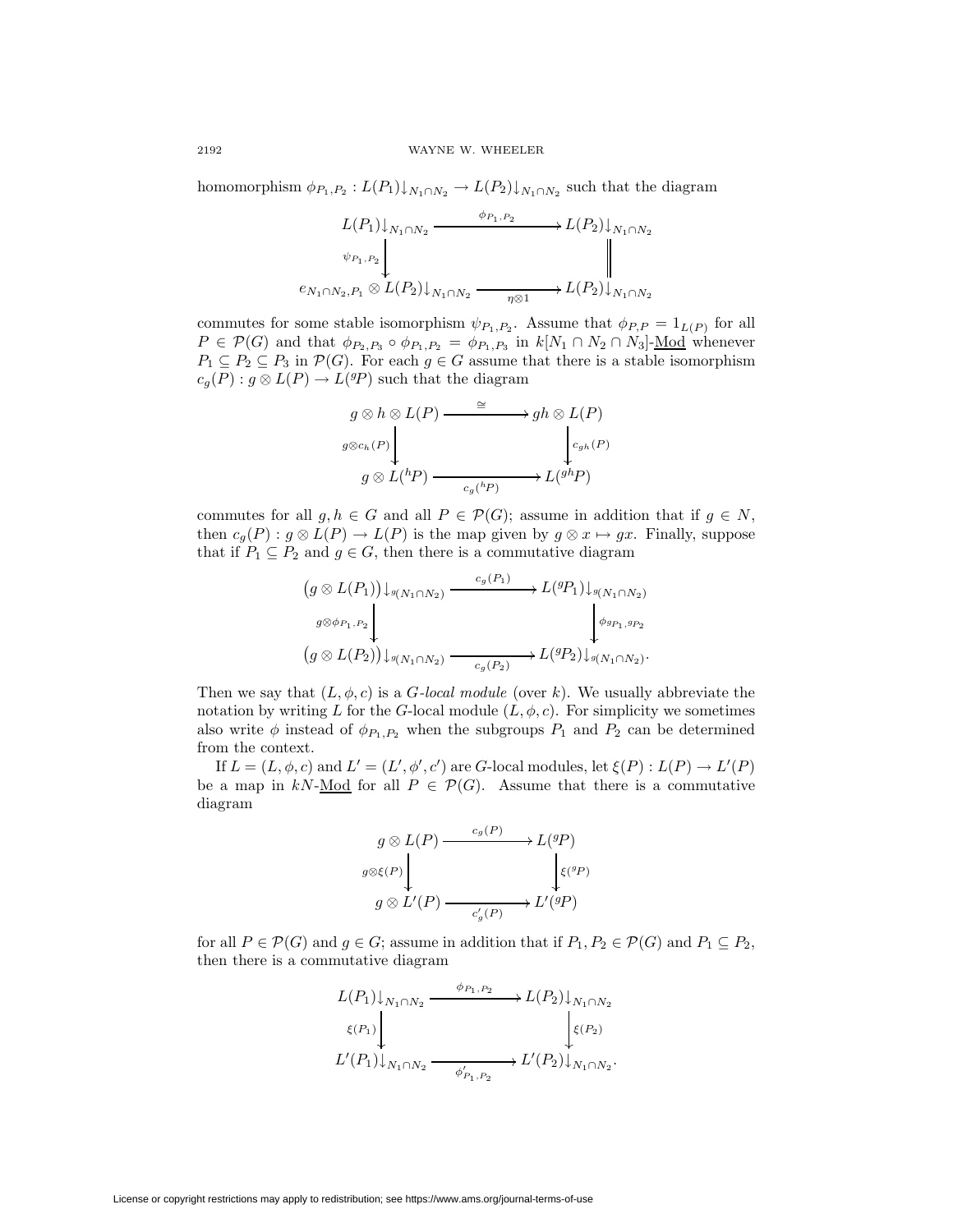Under these circumstances we say that the sequence of maps  $\xi = {\xi(P)}_{P \in \mathcal{P}(G)}$  is a G-local homomorphism.

Let  $\mathfrak{L}(G, k)$  denote the category in which the objects are the G-local modules and the morphisms are the G-local homomorphisms. Our next objective is to define a canonical functor  $\mathfrak{F}: kG\text{-Mod} \to \mathfrak{L}(G, k)$ . For any  $kG\text{-module } M$  set  $(\mathfrak{F}M)(P)$  =  $e_{N,P} \otimes M\downarrow_N$  for all  $P \in \mathcal{P}(G)$ . The map  $\phi_{P_1,P_2} : (\mathfrak{F}M)(P_1) \to (\mathfrak{F}M)(P_2)$  is defined to be the composition

$$
e_{N_1,P_1}\downarrow_{N_1\cap N_2}\otimes M\downarrow_{N_1\cap N_2} \xrightarrow{\left(1\otimes\eta\otimes1\right)^{-1}} e_{N_1,P_1}\downarrow\otimes e_{N_2,P_2}\downarrow\otimes M\downarrow
$$
  

$$
\xrightarrow{\eta\otimes1\otimes1} e_{N_2,P_2}\downarrow_{N_1\cap N_2}\otimes M\downarrow_{N_1\cap N_2}
$$

whenever  $P_1 \subseteq P_2$ . For each  $P \in \mathcal{P}(G)$  and each  $g \in G$  there is a stable isomorphism

$$
g\otimes e_{N,P}\xrightarrow{\Big((g\otimes 1)\otimes \eta\Big)^{-1}} (g\otimes e_{N,P})\otimes e_{^gN,gP}\xrightarrow{(g\otimes \eta)\otimes 1}e_{^gN,gP}.
$$

Combining this map with the isomorphism  $g \otimes M \downarrow_N \to M \downarrow_{gN}$  given by  $g \otimes m \mapsto gm$ , we obtain a stable isomorphism  $c_g(P)$  by taking the composition

$$
g\otimes (e_{N,P}\otimes M{\downarrow_N})\cong (g\otimes e_{N,P})\otimes (g\otimes M{\downarrow_N})\cong e_{gN, gP}\otimes M{\downarrow_g_N}.
$$

If  $\gamma : M \to M'$  is a map in kG-Mod, then  $\mathfrak{F}\gamma$  is the G-local homomorphism satisfying  $(\mathfrak{F}\gamma)(P) = 1 \otimes \gamma : e_{N,P} \otimes M \downarrow_N \to e_{N,P} \otimes M' \downarrow_N$  for all  $P \in \mathcal{P}(G)$ .

We have now defined a canonical functor  $\mathfrak{F}: kG-\underline{Mod} \to \mathfrak{L}(G,k)$ . It will sometimes be useful to consider the analogous functor  $kH$ -Mod  $\rightarrow \mathfrak{L}(H, k)$  for some subgroup H of G. By abuse of notation we use the same symbol  $\mathfrak{F}$  to denote this functor for any subgroup of  $G$ .

<span id="page-6-0"></span>The following proposition characterizes the isomorphisms in  $\mathfrak{L}(G, k)$ . The proof is straightforward and is left to the reader.

**Proposition 3.1.** Let  $\xi : L \to L'$  be a G-local homomorphism. Then  $\xi$  is an isomorphism in  $\mathfrak{L}(G,k)$  if and only if  $\xi(P):L(P)\to L'(P)$  is an isomorphism for all  $P \in \mathcal{P}(G)$ .

### 4. Tensor products

If one thinks of a  $G$ -local module essentially as a  $kG$ -module, then one would expect to be able to define the tensor product of two G-local modules. Such a definition is indeed possible, but for our purposes it will be more useful to consider the tensor product of a kG-module and a G-local module. This construction has the advantage of being slightly easier to define and to use. The main result of this section is the existence of a certain natural isomorphism relating tensor products and the functor  $\mathfrak{F}$ . This isomorphism is needed in the next section to show that  $\mathfrak{F}$ is an equivalence.

Let M be a kG-module, and let  $L = (L, \phi, c)$  be a G-local module. For any  $P \in \mathcal{P}(G)$  set  $(M \otimes L)(P) = M \downarrow_N \otimes L(P)$ . If  $P_1, P_2 \in \mathcal{P}(G)$  with  $P_1 \subseteq P_2$ , then there is a stable isomorphism  $1 \otimes \phi_{P_1,P_2} : M \downarrow_{N_1 \cap N_2} \otimes L(P_1) \downarrow_{N_1 \cap N_2} \to M \downarrow_{N_1 \cap N_2} \otimes$  $L(P_2)\downarrow_{N_1\cap N_2}$ . For any  $g\in G$  and  $P\in \mathcal{P}(G)$  let  $m_g(P): g\otimes M\downarrow_N\to M\downarrow_{gN}$  be the isomorphism given by  $g \otimes x \mapsto gx$ . Then there is a stable isomorphism given by the composition

$$
g\otimes \big(M{\downarrow_N}\otimes L(P)\big)\cong (g\otimes M{\downarrow_N})\otimes \big(g\otimes L(P)\big)\xrightarrow{m_g(P)\otimes c_g(P)} M{\downarrow_{gN}}\otimes L({}^g\!P).
$$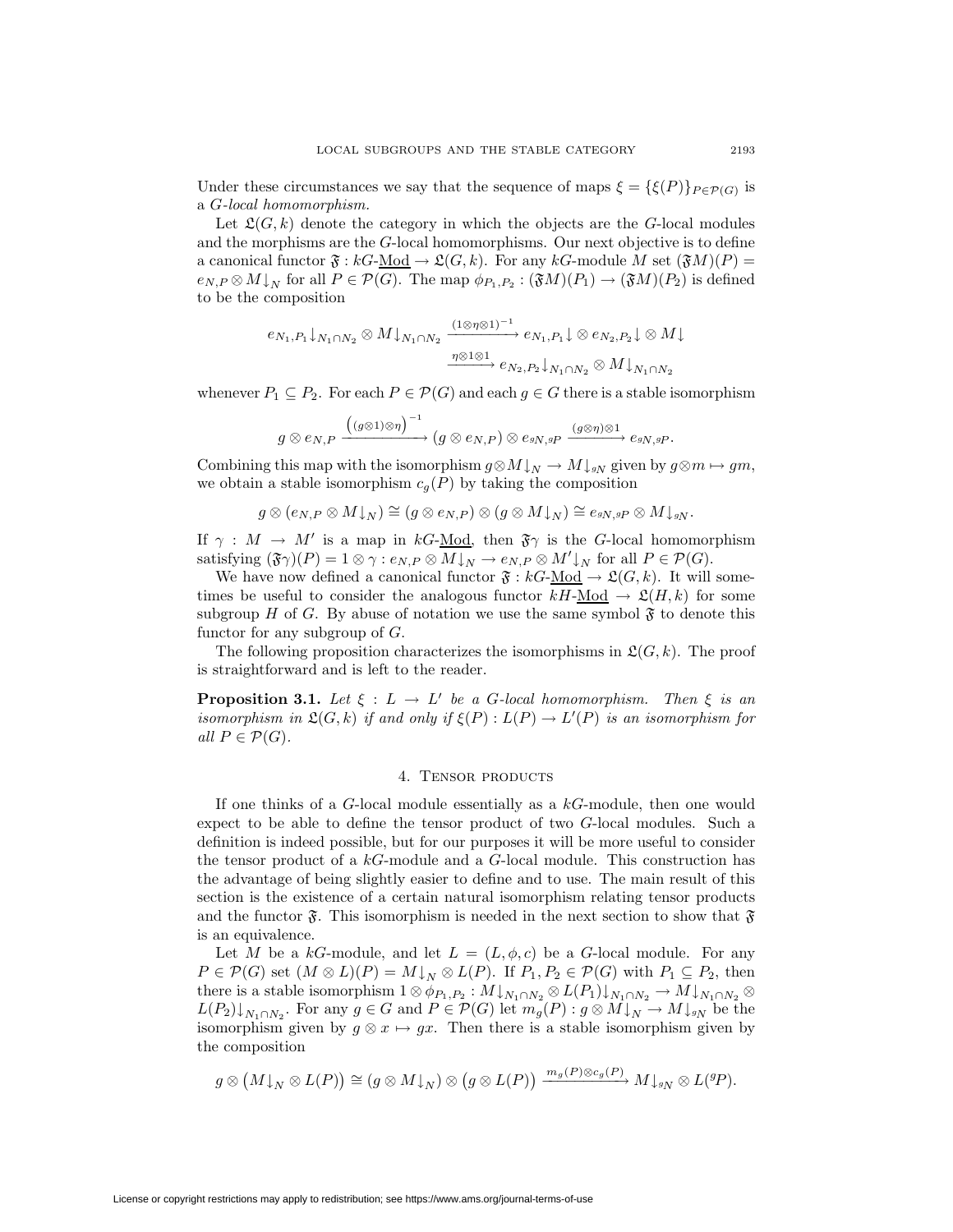With these definitions it is easy to see that  $M \otimes L = (M \otimes L, 1 \otimes \phi, m \otimes c)$  is again a G-local module. In order to provide a connection between this definition and the functor  $\mathfrak{F}$ , we begin with the following lemma.

<span id="page-7-0"></span>**Lemma 4.1.** Let L be a G-local module, and let  $P_1, P_2 \in \mathcal{P}(G)$ . Then there is a stable isomorphism  $\theta_L(P_1, P_2)$  of  $k[N_1 \cap N_2]$ -modules given by the composition

$$
e_{N_1,P_1}\downarrow_{N_1\cap N_2}\otimes L(P_2)\downarrow \xrightarrow[\cong]{(1\otimes \eta\otimes \phi)^{-1}} e_{N_1,P_1}\downarrow \otimes e_{N_2,P_2}\downarrow \otimes L(P_1\cap P_2)\downarrow
$$

$$
\xrightarrow[\cong]{\eta\otimes 1\otimes \phi} e_{N_2,P_2}\downarrow \otimes L(P_1)\downarrow.
$$

Moreover, the isomorphism  $\theta_L(P_1, P_2)$  is natural in L. For each  $g \in G$  there is a commutative diagram in  $k[{}^g(N_1 \cap N_2)]$ -Mod of the form

$$
g \otimes (e_{N_1, P_1} \downarrow \otimes L(P_2) \downarrow) \cong e_{sN_1, sP_1} \downarrow \otimes (g \otimes L(P_2)) \downarrow \xrightarrow{1 \otimes c_g(P_2)} e_{sN_1, sP_1} \downarrow \otimes L({}^{g}P_2) \downarrow
$$
  
\n
$$
g \otimes e_{L(P_1, P_2)} \downarrow \qquad \qquad \downarrow \qquad \qquad \downarrow
$$
  
\n
$$
g \otimes (e_{N_2, P_2} \downarrow \otimes L(P_1) \downarrow) \cong e_{sN_2, sP_2} \downarrow \otimes (g \otimes L(P_1)) \downarrow \xrightarrow{1 \otimes c_g(P_1)} e_{sN_2, sP_2} \downarrow \otimes L({}^{g}P_1) \downarrow.
$$

Furthermore, if  $P_1 \subseteq P_2$  and  $P \in \mathcal{P}(G)$ , then there is a commutative diagram *in*  $k[N_1 ∩ N_2 ∩ N]$ -<u>Mod</u> given by

$$
e_{N_1,P_1}\downarrow \otimes e_{N_2,P_2}\downarrow \otimes L(P)\downarrow \xrightarrow{\cong} e_{N_2,P_2}\downarrow \otimes e_{N_1,P_1}\downarrow \otimes L(P)\downarrow
$$
  
\n
$$
e_{N_1,P_1}\downarrow \otimes e_{N,P}\downarrow \otimes L(P_2)\downarrow \qquad \qquad e_{N_2,P_2}\downarrow \otimes e_{N,P}\downarrow \otimes L(P_1)\downarrow
$$
  
\n
$$
e_{N_2,P_2}\downarrow \otimes e_{N,P}\downarrow \otimes L(P_1)\downarrow
$$
  
\n
$$
e_{N_2,P}\downarrow \otimes e_{N,P}\downarrow \otimes L(P_1)\downarrow
$$
  
\n
$$
e_{N_2,P}\downarrow \otimes e_{N,P}\downarrow \otimes L(P_1)\downarrow
$$

*Proof.* Set  $P_3 = P_1 \cap P_2$ . Because  $N_1 \cap N_2 \subseteq N_3$ , we can restrict the maps  $\phi_{P_3,P_i}$ to  $N_1 \cap N_2$  for  $i = 1, 2$ , and we claim that the resulting maps  $1 \otimes \eta \otimes \phi_{P_3, P_2} \downarrow$  and  $\eta \otimes 1 \otimes \phi_{P_3,P_1}$  occurring in the definition of  $\theta_L(P_1,P_2)$  are isomorphisms. There is a triangle of  $k[N_1 \cap N_2]$ -modules of the form

$$
e_{N_2 \cap N_3, P_3} \downarrow \otimes L(P_2) \downarrow \xrightarrow{\eta \otimes 1} L(P_2) \downarrow \to f_{N_2 \cap N_3, P_3} \downarrow \otimes L(P_2) \downarrow \to \Omega^{-1} k \otimes e_{N_2 \cap N_3, P_3} \downarrow \otimes L(P_2) \downarrow.
$$

Because  $\bar{V}_{N_1 \cap N_2}(e_{N_1,P_1} \downarrow \otimes f_{N_2 \cap N_3,P_3} \downarrow \otimes L(P_2) \downarrow) = \emptyset$ , the map  $\eta \otimes 1$  occurring in this triangle becomes an isomorphism upon tensoring with  $e_{N_1,P_1}$ . The commutativity of the diagram

$$
e_{N_1,P_1}\downarrow_{N_1\cap N_2}\otimes e_{N_2,P_2}\downarrow_{N_1\cap N_2}\otimes L(P_3)\downarrow_{N_1\cap N_2}\xrightarrow{1\otimes\eta\otimes\phi_{P_3,P_2}}e_{N_1,P_1}\downarrow_{N_1\cap N_2}\otimes L(P_2)\downarrow_{N_1\cap N_2}
$$
  
\n
$$
e_{N_1,P_1}\downarrow\otimes e_{N_2,P_2}\downarrow\otimes e_{N_2\cap N_3,P_3}\downarrow\otimes L(P_2)\downarrow \xrightarrow{1\otimes\eta\otimes\eta\otimes 1}e_{N_1,P_1}\downarrow_{N_1\cap N_2}\otimes L(P_2)\downarrow_{N_1\cap N_2}
$$
  
\n
$$
e_{N_1,P_1}\downarrow\otimes e_{N_2,P_2}\downarrow\otimes e_{N_2\cap N_3,P_3}\downarrow\otimes L(P_2)\downarrow \xrightarrow{1\otimes\eta\otimes\eta\otimes 1}e_{N_1,P_1}\downarrow_{N_1\cap N_2}\otimes L(P_2)\downarrow_{N_1\cap N_2}
$$
  
\n
$$
e_{N_1,P_1}\downarrow_{N_1\cap N_2}\otimes L(P_2)\downarrow_{N_1\cap N_2}
$$
  
\n
$$
e_{N_1,P_1}\downarrow_{N_1\cap N_2}\otimes L(P_2)\downarrow_{N_1\cap N_2}
$$

 $e_{N_1,P_1}\downarrow_{N_1\cap N_2}\otimes e_{N_2\cap N_3,P_3}\downarrow_{N_1\cap N_2}\otimes L(P_2)\downarrow_{N_1\cap N_2}\frac{\cong}{\longrightarrow}$  $\frac{1}{1\otimes \eta\otimes 1}$  +  $e_{N_1,P_1}\downarrow_{N_1\cap N_2}$   $\otimes$   $L(P_2)\downarrow_{N_1\cap N_2}$ 

shows that  $1 \otimes \eta \otimes \phi_{P_3,P_2} \downarrow$  is an isomorphism. Similarly,  $\eta \otimes 1 \otimes \phi_{P_3,P_1} \downarrow$  is an isomorphism, and so is  $\theta_L(P_1, P_2)$ . It is straightforward to check that this isomorphism is natural in L.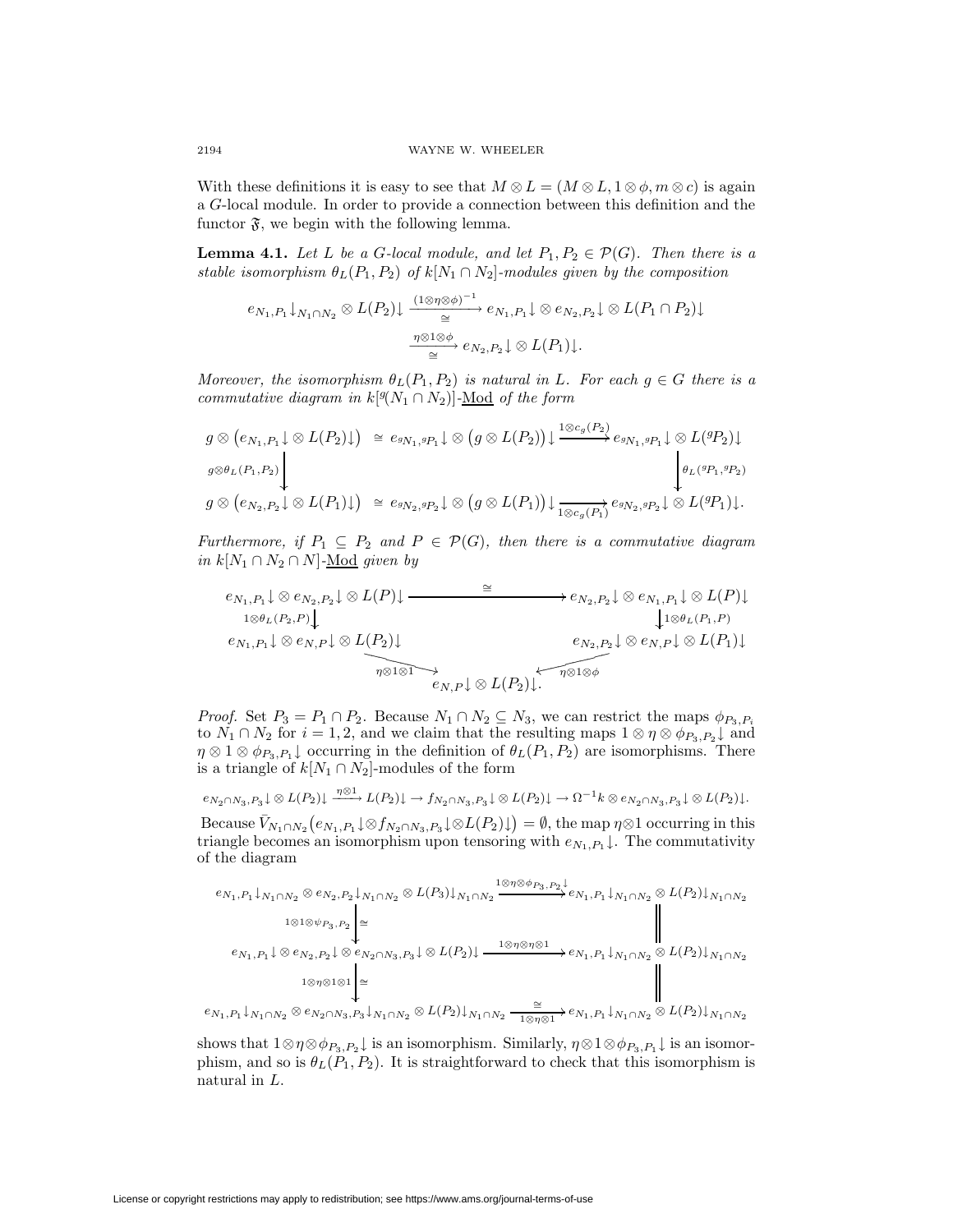Now suppose in addition that  $g \in G$ . Observe that there is a commutative diagram in  $k[\mathcal{Y}(N_1 \cap N_2)]$ -<u>Mod</u> of the form

$$
g \otimes (e_{N_1,P_1} \downarrow \otimes e_{N_2,P_2} \downarrow \otimes L(P_3) \downarrow) \xrightarrow{g \otimes (1 \otimes \eta \otimes \phi)} g \otimes (e_{N_1,P_1} \downarrow \otimes L(P_2) \downarrow)
$$
  
\n
$$
\cong \downarrow \qquad \qquad \downarrow \cong
$$
  
\n
$$
e_{g_{N_1,g_{P_1}} \downarrow \otimes e_{g_{N_2,g_{P_2}} \downarrow} \otimes (g \otimes L(P_3)) \downarrow \xrightarrow{1 \otimes \eta \otimes (g \otimes \phi)} e_{g_{N_1,g_{P_1}} \downarrow \otimes (g \otimes L(P_2)) \downarrow}
$$
  
\n
$$
e_{g_{N_1,g_{P_1}} \downarrow \otimes e_{g_{N_2,g_{P_2}} \downarrow} \otimes L(g_{P_3}) \downarrow \xrightarrow{1 \otimes \eta \otimes \phi} e_{g_{N_1,g_{P_1}} \downarrow \otimes L(g_{P_2}) \downarrow}.
$$

Combining this diagram with the analogous diagram in which  $P_1$  and  $P_2$  are interchanged, we conclude that the first diagram given in the statement of the lemma commutes.

Finally, if  $P_1 \subseteq P_2$  and  $P \in \mathcal{P}(G)$ , then it is straightforward to verify that the last diagram given in the statement of the lemma commutes.  $\Box$ 

<span id="page-8-0"></span>**Proposition 4.2.** Let L be a G-local module, and let  $P \in \mathcal{P}(G)$ . Then there is an isomorphism  $\mathfrak{F}(L(P)\uparrow^{G}) \cong e_{N,P}^{\uparrow G} \otimes L$ , and this isomorphism is natural in L.

*Proof.* Let  $P_0 \in \mathcal{P}(G)$ . By Lemma [4.1](#page-7-0) there are isomorphisms

$$
e_{N_0,P_0} \otimes L(P) \uparrow^G \downarrow_{N_0} \cong \bigoplus_{g \in N_0 \setminus G/N} e_{N_0,P_0} \otimes (g \otimes L(P)) \downarrow_{gN \cap N_0} \uparrow^{N_0}
$$
  
\n
$$
\cong \bigoplus_g (e_{N_0,P_0} \downarrow_{gN \cap N_0} \otimes L(^{g}P) \downarrow_{gN \cap N_0}) \uparrow^{N_0}
$$
  
\n
$$
\cong \bigoplus_g (e_{gN,gP} \downarrow_{gN \cap N_0} \otimes L(P_0) \downarrow_{gN \cap N_0}) \uparrow^{N_0}
$$
  
\n
$$
\cong \bigoplus_g (g \otimes e_{N,P}) \downarrow_{gN \cap N_0} \uparrow^{N_0} \otimes L(P_0)
$$
  
\n
$$
\cong e_{N,P}^{\uparrow G} \downarrow_{N_0} \otimes L(P_0),
$$

and it is straightforward to check that these isomorphisms are natural in L. Let  $\Phi(P_0): e_{N_0,P_0}\otimes L(P)\uparrow^G \downarrow_{N_0} \to e_{N,P}^{\uparrow G}\downarrow_{N_0}\otimes L(P_0)$  be the above isomorphism. Then it is only necessary to show that  $\Phi : \mathfrak{F}(L(P)\uparrow^G) \to e_{N,P}^{\uparrow G} \otimes L$  is a G-local homomorphism.

Suppose that  $P_1, P_2 \in \mathcal{P}(G)$  with  $P_1 \subseteq P_2$ . We wish to show that there is a commutative diagram

$$
\begin{CD} e_{N_1,P_1}\downarrow_{N_1\cap N_2}\otimes L(P){\uparrow}^G\downarrow_{N_1\cap N_2} \xleftarrow{\frac{1\otimes \eta \otimes 1}{\cong}} e_{N_1,P_1}\downarrow \otimes e_{N_2,P_2}\downarrow \otimes L(P){\uparrow}^G \downarrow \xrightarrow{\eta \otimes 1 \otimes 1} e_{N_2,P_2}\downarrow \otimes L(P){\uparrow}^G \downarrow \\ \downarrow^{ \uparrow G}_{N,P}\downarrow_{N_1\cap N_2}\otimes L(P_1)\downarrow_{N_1\cap N_2} \xrightarrow{\frac{1\otimes \eta \otimes 1}{\frac{1\otimes \phi_{P_1,P_2}{\dots}}}} e_{N_1,P_2}^{\uparrow G}\downarrow_{N_1\cap N_2} \xrightarrow{\eta \otimes \eta \otimes 1} e_{N_1,P_2}^{\uparrow G}\downarrow_{N_1\cap N_2} \end{CD}
$$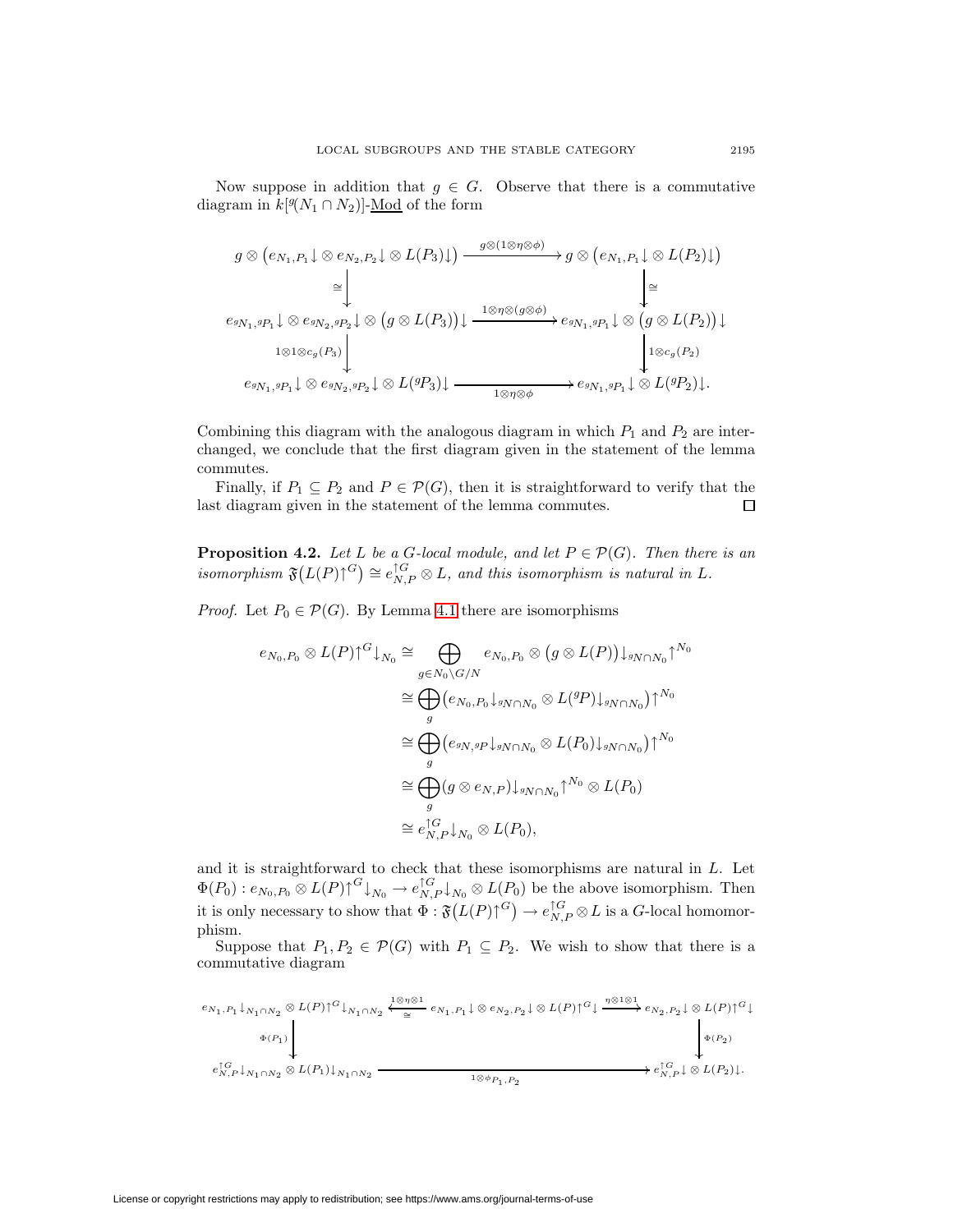If  $g \in G$ , then Lemma [4.1](#page-7-0) shows that in  $k[{}^gN \cap N_1 \cap N_2]$ -Mod there is a commutative diagram given by

$$
e_{N_1,P_1}\downarrow \otimes e_{N_2,P_2}\downarrow \otimes L(^{g}P)\downarrow \longrightarrow e_{N_2,P_2}\downarrow \otimes e_{N_1,P_1}\downarrow \otimes L(^{g}P)\downarrow
$$
  
\n
$$
e_{N_1,P_1}\downarrow \otimes e_{sN,sP}\downarrow \otimes L(P_2)\downarrow
$$
  
\n
$$
e_{N_1,P_1}\downarrow \otimes e_{sN,sP}\downarrow \otimes L(P_2)\downarrow
$$
  
\n
$$
e_{N_2,P_2}\downarrow \otimes e_{sN,sP}\downarrow \otimes L(P_1)\downarrow
$$
  
\n
$$
e_{sN,sP}\downarrow \otimes L(P_2)\downarrow
$$
  
\n
$$
e_{sN,sP}\downarrow \otimes L(P_2)\downarrow
$$
  
\n
$$
e_{sN,sP}\downarrow \otimes L(P_2)\downarrow
$$
  
\n
$$
e_{sN,sP}\downarrow \otimes L(P_2)\downarrow
$$
  
\n
$$
e_{sN,sP}\downarrow \otimes L(P_2)\downarrow
$$

After inducing from  $\mathcal{N} \cap N_1 \cap N_2$  to  $N_1 \cap N_2$  and taking the direct sum over  $g \in (N_1 \cap N_2) \backslash G/N$ , some tedious verifications show that there is a commutative diagram

$$
e_{N_2,P_2}\downarrow \otimes e_{N_1,P_1}\downarrow \otimes L(P){\uparrow}^G\downarrow_{N_1\cap N_2} \xrightarrow{\eta \otimes \Phi(P_1)} e_{N,P}^{\uparrow G}\downarrow_{N_1\cap N_2} \otimes L(P_1)\downarrow_{N_1\cap N_2}
$$

$$
\cong \qquad \qquad \downarrow \qquad \qquad \downarrow \otimes e_{P_1,P_2}
$$

$$
e_{N_1,P_1}\downarrow \otimes e_{N_2,P_2}\downarrow \otimes L(P){\uparrow}^G\downarrow_{N_1\cap N_2} \xrightarrow{\eta \otimes \Phi(P_2)} e_{N,P}^{\uparrow G}\downarrow_{N_1\cap N_2} \otimes L(P_2)\downarrow_{N_1\cap N_2}.
$$

It is easy to see that this is equivalent to the commutativity of the desired diagram.

Finally, suppose that  $g \in G$  and that  $P_0 \in \mathcal{P}(G)$ . We must show that there is a commutative diagram in  $k[<sup>g</sup>N<sub>0</sub>]$ - $\underline{\text{Mod}}$  of the form

$$
g \otimes (e_{N_0, P_0} \otimes L(P))^G \downarrow) \cong e_{g_{N_0}, g_{P_0}} \otimes (g \otimes L(P))^G \downarrow) \longrightarrow e_{g_{N_0}, g_{P_0}} \otimes L(P)^{\uparrow G} \downarrow
$$
  
\n
$$
g \otimes (e_{N, P}^{\uparrow G} \downarrow) \downarrow \qquad \qquad \downarrow \qquad \qquad \downarrow \qquad \qquad \downarrow \qquad \qquad \downarrow \qquad \qquad \downarrow \qquad \qquad \downarrow \qquad \qquad \downarrow \qquad \qquad \downarrow \qquad \qquad \downarrow \qquad \qquad \downarrow \qquad \qquad \downarrow \qquad \qquad \downarrow \qquad \qquad \downarrow \qquad \qquad \downarrow \qquad \qquad \downarrow \qquad \qquad \downarrow \qquad \qquad \downarrow \qquad \qquad \downarrow \qquad \qquad \downarrow \qquad \qquad \downarrow \qquad \qquad \downarrow \qquad \qquad \downarrow \qquad \qquad \downarrow \qquad \qquad \downarrow \qquad \qquad \downarrow \qquad \qquad \downarrow \qquad \qquad \downarrow \qquad \qquad \downarrow \qquad \qquad \downarrow \qquad \qquad \downarrow \qquad \qquad \downarrow \qquad \qquad \downarrow \qquad \qquad \downarrow \qquad \qquad \downarrow \qquad \qquad \downarrow \qquad \qquad \downarrow \qquad \qquad \downarrow \qquad \downarrow \qquad \qquad \downarrow \qquad \qquad \downarrow \qquad \qquad \downarrow \qquad \qquad \downarrow \qquad \qquad \downarrow \qquad \qquad \downarrow \qquad \qquad \downarrow \qquad \qquad \downarrow \qquad \qquad \downarrow \qquad \qquad \downarrow \qquad \qquad \downarrow \qquad \qquad \downarrow \qquad \qquad \downarrow \qquad \qquad \downarrow \qquad \qquad \downarrow \qquad \qquad \downarrow \qquad \qquad \downarrow \qquad \qquad \downarrow \qquad \qquad \downarrow \qquad \qquad \downarrow \qquad \qquad \downarrow \qquad \qquad \downarrow \qquad \qquad \downarrow \qquad \qquad \downarrow \qquad \qquad \downarrow \qquad \qquad \downarrow \qquad \qquad \downarrow \qquad \qquad \downarrow \qquad \qquad \downarrow \qquad \qquad \downarrow \qquad \qquad \downarrow \qquad \qquad \downarrow \qquad \qquad \
$$

Let T be a set of representatives for the  $(N_0, N)$  double cosets in G. It follows from Lemma [4.1](#page-7-0) that there is a commutative diagram

$$
g \otimes (e_{N_0, P_0} \otimes L(P))^G \downarrow_{N_0}) \longrightarrow \cong \longrightarrow e_{gN_0, gP_0} \otimes L(P)^{G} \downarrow_{gN_0}
$$
\n
$$
\oplus_{h \in T} (g \otimes (e_{N_0, P_0} \downarrow \otimes (h \otimes L(P)) \downarrow_{hN \cap N_0} \uparrow^{N_0})) \xrightarrow{\cong} \oplus_{h} e_{gN_0, gP_0} \otimes (gh \otimes L(P)) \downarrow_{ghN \cap gN_0} \uparrow^{gN_0}
$$
\n
$$
\oplus_{h \in T} (g \otimes (e_{N_0, P_0} \downarrow \otimes L(P)) \downarrow_{hN \cap N_0}) \uparrow^{N_0}) \xrightarrow{\cong} \oplus_{h \in T} (e_{gN_0, gP_0} \downarrow \otimes L(g^h P) \downarrow) \uparrow^{gN_0}
$$
\n
$$
\oplus_{h \in T} (g \otimes (e_{hN, hP} \downarrow \otimes L(P_0) \downarrow) \uparrow^{N_0}) \xrightarrow{\cong} \oplus_{h \in T} (e_{gN_0, gP_0} \downarrow \otimes L(g^g P_0) \downarrow) \uparrow^{gN_0}
$$
\n
$$
g \otimes (e_{N, P}^{\uparrow G} \downarrow_{N_0} \otimes L(P_0)) \xrightarrow{\cong} e_{N, P}^{\uparrow G} \downarrow_{gN_0} \otimes L(g^g P_0),
$$
\nnd this completes the proof.

and this completes the proof.

It is possible to define not only the tensor product but also operations such as induction and restriction of G-local modules. In the case of restriction, for example,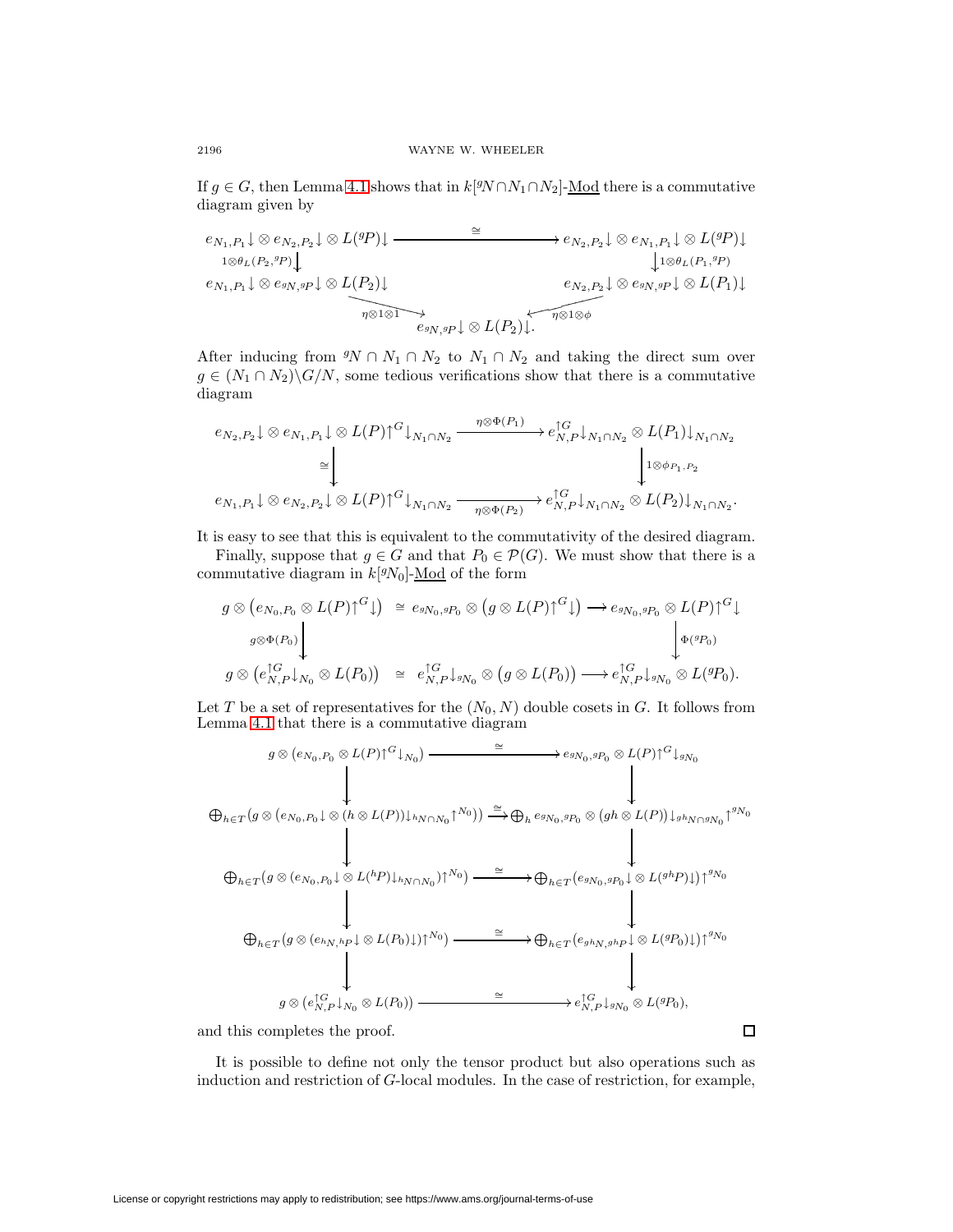let L be a G-local module, and let  $H \subseteq G$ . Define an H-local module  $L \downarrow_H$  by setting

 $L\downarrow_H(P) = L(P)\downarrow_{H\cap N}$ 

for every p-subgroup  $P \subseteq H$ . Note that  $\bar{V}_N(L(P)) \subseteq V_{N,P}$ , so

 $\bar{V}_{H\cap N}(L\downarrow_H(P)) = (\text{res}_{N,H\cap N}^*)^{-1}(\bar{V}_N(L(P))) \subseteq (\text{res}_{N,H\cap N}^*)^{-1}(V_{N,P}) = V_{H\cap N,P}.$ If  $P_1$  and  $P_2$  are p-subgroups of H with  $P_1 \subseteq P_2$ , then the map  $\phi_{P_1,P_2} : L(P_1) \downarrow_{N_1 \cap N_2}$  $\rightarrow L(P_2)\downarrow_{N_1\cap N_2}$  gives a commutative diagram

$$
L(P_1)\downarrow_{N_1\cap N_2\cap H} \xrightarrow{\phi_{P_1,P_2}\downarrow} L(P_2)\downarrow_{N_1\cap N_2\cap H}
$$
  
\n
$$
\psi_{P_1,P_2}\downarrow \qquad \qquad \downarrow
$$
  
\n
$$
e_{N_1\cap N_2,P_1}\downarrow \otimes L(P_2)\downarrow \xrightarrow{\eta \otimes 1} L(P_2)\downarrow_{N_1\cap N_2\cap H}.
$$

Moreover,  $(\text{res}_{N_1 \cap N_2, N_1 \cap N_2 \cap H}^*)^{-1}(V_{N_1 \cap N_2, P_1}) = V_{N_1 \cap N_2 \cap H, P_1}$  so that

 $e_{N_1\cap N_2,P_1}\downarrow_{N_1\cap N_2\cap H} \cong e_{N_1\cap N_2\cap H,P_1}$ .

Finally, if  $h \in H$ , then  $c_h(P) : h \otimes L(P) \to L({}^h P)$  is a stable isomorphism, so  $c_h(P) \downarrow_{hN \cap H} : h \otimes L \downarrow_H(P) \to L \downarrow_H(hP)$  is also a stable isomorphism. It is easy to check that the resulting object  $L\downarrow_H = (L\downarrow_H, \phi\downarrow_H, c\downarrow_H)$  is an H-local module. If  $\xi : L \to L'$  is a G-local homomorphism, set  $\xi \downarrow_H(P) = \xi(P) \downarrow_{N \cap H} : L(P) \downarrow_{N \cap H} \to$  $L'(P) \downarrow_{N \cap H}$  for every p-subgroup P of H. Then  $\xi \downarrow_H : L \downarrow_H \to L' \downarrow_H$  is an H-local homomorphism, so there is a restriction functor  ${\rm res}_{G,H} : \mathfrak L(G,k) \rightarrow \mathfrak L(H,k).$ 

Using arguments similar to those given in the proof of Proposition [4.2,](#page-8-0) one can show that for any  $P \in \mathcal{P}(G)$  there is a natural isomorphism  $\mathfrak{F}(L(P)) \cong e_{N,P} \otimes L\downarrow_N$ in  $\mathfrak{L}(N, k)$ . It is much easier, however, to deduce the existence of this isomorphism from Theorem [5.9,](#page-17-0) so we postpone any further discussion of the restriction functor to the next section.

## 5. An equivalence of categories

The current section is devoted to showing that the canonical functor  $\mathfrak{F}:kG\text{-Mod}$  $\rightarrow \mathfrak{L}(G, k)$  is an equivalence of categories. Constructing an explicit adjoint seems to be rather difficult, so we prove that  $\mathfrak{F}$  is an equivalence by showing that it is essentially surjective, full, and faithful. As a first step toward proving faithfulness, we begin with a result showing that any G-local homomorphism is uniquely determined by its value on a Sylow p-subgroup.

<span id="page-10-0"></span>**Proposition 5.1.** Let L and L' be G-local modules, and let  $\xi : L \to L'$  be a G-local homomorphism such that  $\xi(P)=0$  for some Sylow p-subgroup P of G. Then  $\xi = 0$ .

*Proof.* Let Q be a p-subgroup of G, and let R be a Sylow p-subgroup of  $N_G(Q)$ . Then there is an element  $g \in G$  with  ${}^g R \subseteq P$ . The commutative diagram

$$
g \otimes L(Q) \xrightarrow{c_g(Q)} L({}^gQ)
$$
  

$$
g \otimes L'(Q) \xrightarrow{c'_g(Q)} L'({}^gQ)
$$
  

$$
g \otimes L'(Q) \xrightarrow{c'_g(Q)} L'({}^gQ)
$$

shows that  $\xi(Q) = 0$  if and only if  $\xi(Q) = 0$ . In order to show that  $\xi(Q) = 0$ , then, we may replace Q by  $\mathcal{Q}$  and may therefore assume that  $g = 1$  and that  $R \subseteq P$ .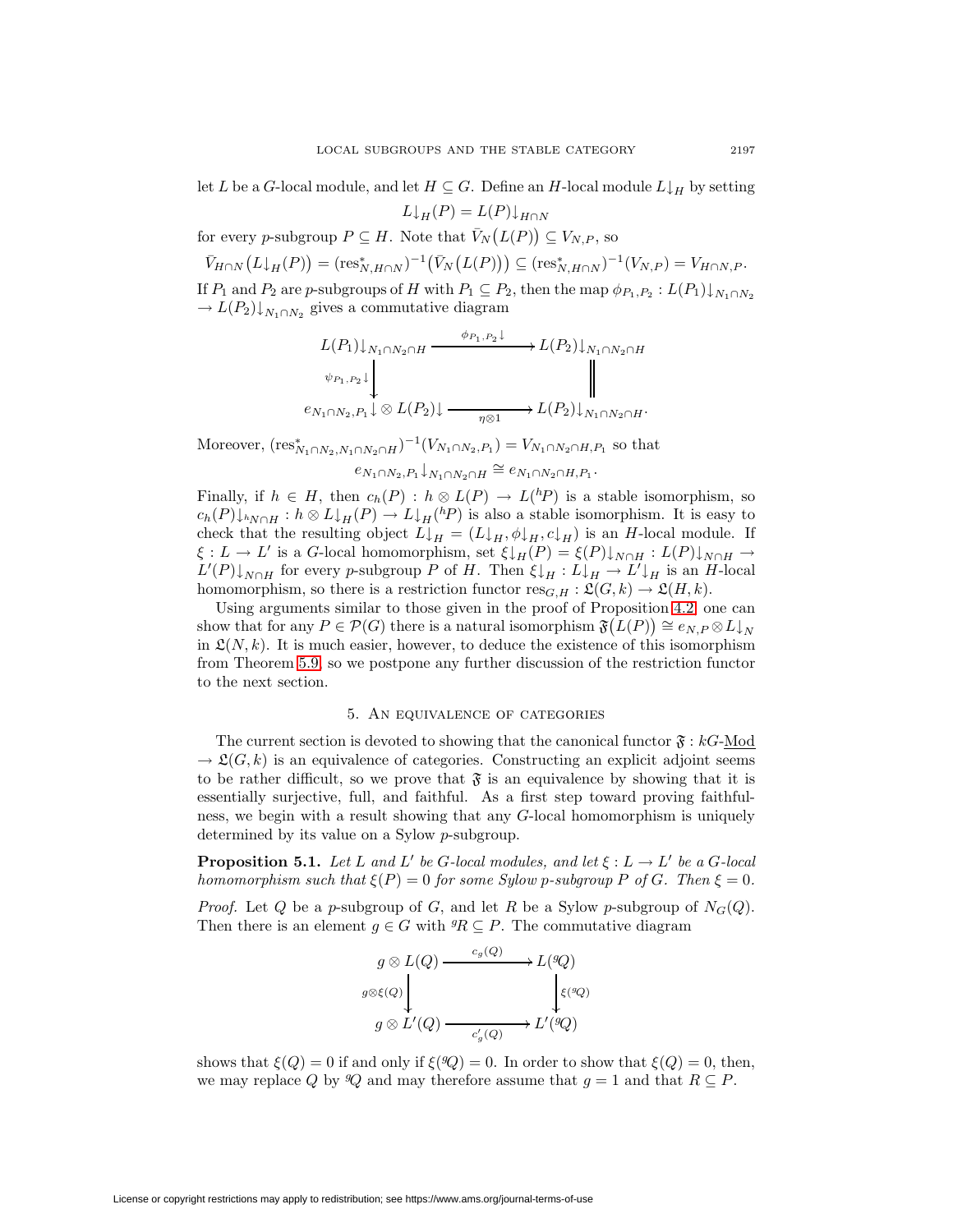The commutative diagram

$$
L(Q)\downarrow_{N_G(Q)\cap N_G(P)} \xrightarrow{\phi_{Q,P}} L(P)\downarrow_{N_G(Q)\cap N_G(P)} \downarrow_{\mathcal{E}(P)\downarrow_Q}
$$
  
\n
$$
L'(Q)\downarrow_{N_G(Q)\cap N_G(P)} \xrightarrow{\phi'_{Q,P}} L'(P)\downarrow_{N_G(Q)\cap N_G(P)} \downarrow_{\mathcal{E}(P)\downarrow_Q}
$$
  
\n
$$
e_{N_G(Q)\cap N_G(P), Q} \otimes L'(P)\downarrow \xrightarrow{\eta \otimes 1} L'(P)\downarrow_{N_G(Q)\cap N_G(P)}
$$

shows that  $(\eta \otimes 1) \circ \psi_{Q,P} \circ \xi(Q) \downarrow = 0$ . But  $\overline{V}_{N_G(Q) \cap N_G(P)}(L(Q) \downarrow) \subseteq V_{N_G(Q) \cap N_G(P),Q}$ , so the map  $(\eta \otimes 1) \circ \psi_{Q,P} \circ \xi(Q)$  factors uniquely through  $\eta \otimes 1$ , and hence  $\psi_{Q,P} \circ \xi(Q)$  $\xi(Q)\downarrow = 0$ . Because  $\psi_{Q,P}$  is a stable isomorphism, it follows that  $\xi(Q)\downarrow_{N_G(Q)\cap N_G(P)}$  $= 0$  and hence  $\xi(Q)\downarrow_R = 0$ . Thus

$$
\xi(Q) = \frac{1}{|N_G(Q) : R|} \text{Tr}_R^{N_G(Q)}(\xi(Q)\downarrow_R) = 0,
$$

 $\Box$ 

as desired.

Let P be a Sylow p-subgroup of G. Set  $N = N_G(P)$ , and let  $g \in G$ . If Q is a Sylow p-subgroup of  ${}^gN \cap N$ , then  $Q \subseteq {}^gP \cap P \subseteq {}^gN \cap N$ , and hence  $Q = {}^gP \cap P$ . It follows that the map  $\eta : e_{\text{SN} \cap N, \text{SP} \cap P} \to k$  is a stable isomorphism, and hence so are

$$
\phi_{^gP \cap P, ^gP}: L(^gP \cap P) \downarrow_{^gN \cap N} \to L(^gP) \downarrow_{^gN \cap N}
$$

and

$$
\phi_{^gP \cap P,P}: L({}^gP \cap P) \downarrow_{^gN \cap N} \to L(P) \downarrow_{^gN \cap N}.
$$

**Definition 5.2.** Let L and L' be G-local modules, let P be a Sylow p-subgroup of G, and set  $N = N_G(P)$ . Suppose that  $\gamma : L(P) \to L'(P)$  is a kN-homomorphism. We say that  $\gamma$  is *G-stable* if there is a commutative diagram in  $k[9N \cap N]$ -Mod of the form

$$
(g \otimes L(P)) \downarrow \xrightarrow{c_g(P)} L^{(g)} \downarrow L^{(g)} \downarrow \xrightarrow{f} L^{(g)} \downarrow L^{(g)} \downarrow L^{(g)} \downarrow L^{(g)} \downarrow L^{(g)} \downarrow L^{(g)} \downarrow L^{(g)} \downarrow L^{(g)} \downarrow L^{(g)} \downarrow L^{(g)} \downarrow L^{(g)} \downarrow L^{(g)} \downarrow L^{(g)} \downarrow L^{(g)} \downarrow L^{(g)} \downarrow L^{(g)} \downarrow L^{(g)} \downarrow L^{(g)} \downarrow L^{(g)} \downarrow L^{(g)} \downarrow L^{(g)} \downarrow L^{(g)} \downarrow L^{(g)} \downarrow L^{(g)} \downarrow L^{(g)} \downarrow L^{(g)} \downarrow L^{(g)} \downarrow L^{(g)} \downarrow L^{(g)} \downarrow L^{(g)} \downarrow L^{(g)} \downarrow L^{(g)} \downarrow L^{(g)} \downarrow L^{(g)} \downarrow L^{(g)} \downarrow L^{(g)} \downarrow L^{(g)} \downarrow L^{(g)} \downarrow L^{(g)} \downarrow L^{(g)} \downarrow L^{(g)} \downarrow L^{(g)} \downarrow L^{(g)} \downarrow L^{(g)} \downarrow L^{(g)} \downarrow L^{(g)} \downarrow L^{(g)} \downarrow L^{(g)} \downarrow L^{(g)} \downarrow L^{(g)} \downarrow L^{(g)} \downarrow L^{(g)} \downarrow L^{(g)} \downarrow L^{(g)} \downarrow L^{(g)} \downarrow L^{(g)} \downarrow L^{(g)} \downarrow L^{(g)} \downarrow L^{(g)} \downarrow L^{(g)} \downarrow L^{(g)} \downarrow L^{(g)} \downarrow L^{(g)} \downarrow L^{(g)} \downarrow L^{(g)} \downarrow L^{(g)} \downarrow L^{(g)} \downarrow L^{(g)} \downarrow L^{(g)} \downarrow L^{(g)} \downarrow L^{(g)} \downarrow L^{(g)} \downarrow L^{(g)} \downarrow L^{(g)} \downarrow L^{(g)} \downarrow L^{(g)} \downarrow L^{(g)} \downarrow L^{(g)} \downarrow L^{(g)} \downarrow L^{(g)} \downarrow L^{(g)} \downarrow L^{(g)} \downarrow L^{(g)} \downarrow L^{(g)} \downarrow L^{(g)} \downarrow L^{(g)} \downarrow L^{(g)} \downarrow L^{(g)} \downarrow L^{(g)} \downarrow L^{(g)} \down
$$

for all  $q \in G$ .

The following result is easy to verify, and the proof is left to the reader.

<span id="page-11-0"></span>**Proposition 5.3.** Let L and L' be G-local modules, let P be a Sylow p-subgroup of G, and set  $N = N_G(P)$ . Suppose that  $\gamma : L(P) \to L'(P)$  is a kN-homomorphism. If there is a G-local homomorphism  $\xi : L \to L'$  with  $\xi(P) = \gamma$ , then  $\gamma$  is G-stable.

Let  $L$  and  $L'$  be G-local modules, and let  $P$  be a Sylow p-subgroup of  $G$ . Set  $N = N<sub>G</sub>(P)$ . We will define a homomorphism

$$
T = T_P^{L,L'} : \underline{\text{Hom}}_{kN}(L(P), L'(P)) \to \text{Hom}_{\mathfrak{L}(G,k)}(L, L').
$$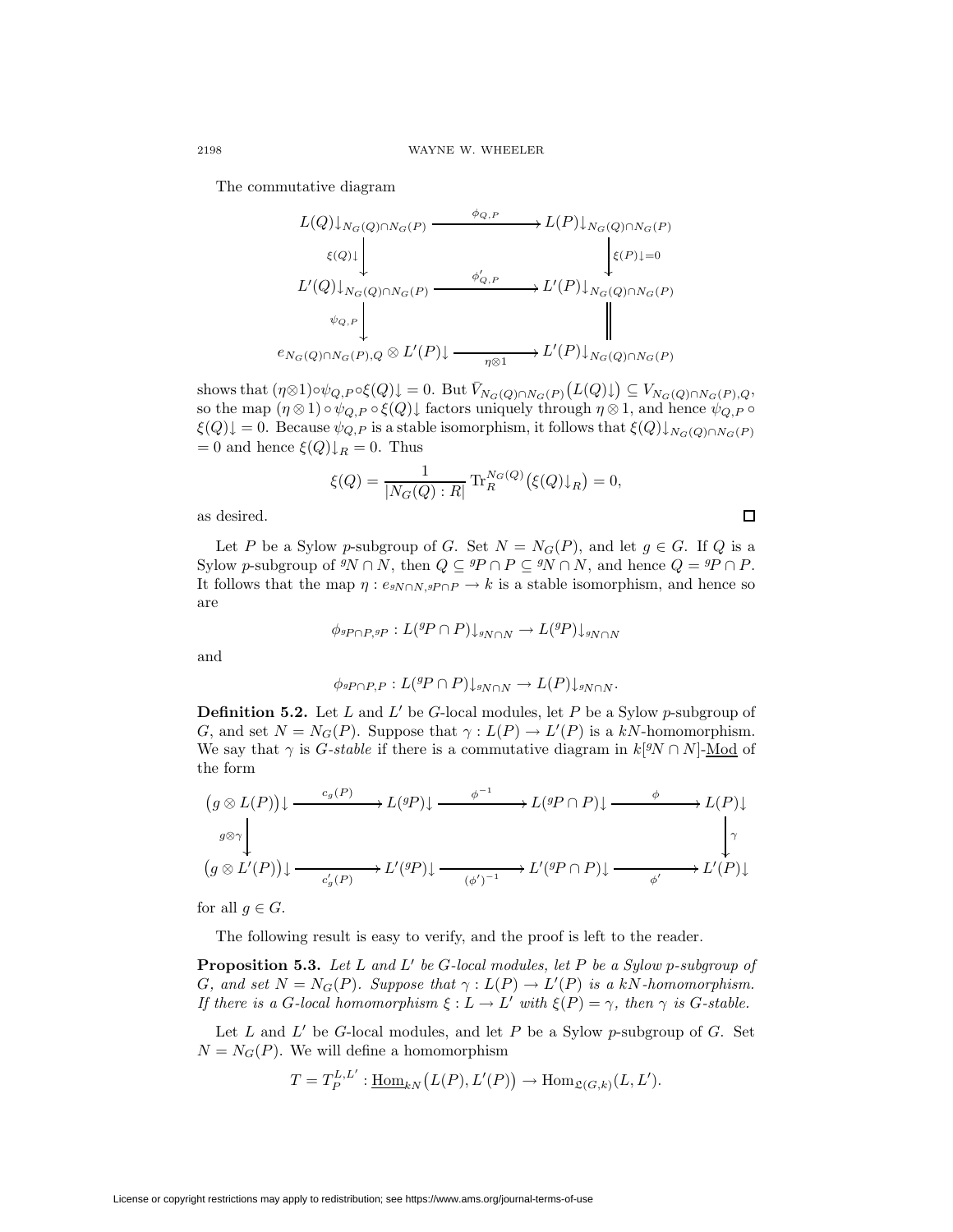Because P is a Sylow p-subgroup of G, we have  $e_{N,P} \cong k_N$ . The maps  $\iota : k_G \to k_N^{\uparrow G}$ and  $\varepsilon : k_N^{1G} \to k_G$  given by  $\iota(x) = \sum_{g \in G/N} g \otimes x$  and  $\varepsilon(\sum_{g \in G/N} g \otimes x_g) = \sum_g x_g$ satisfy  $\varepsilon \iota = 1_k$  because  $|G : N| \equiv 1 \pmod{p}$ . If  $\gamma : L(P) \to L'(P)$  is a kNhomomorphism, let  $T\gamma : L \to L'$  be the G-local homomorphism given by the composition

$$
L \xrightarrow{\iota \otimes 1} k_N^{\uparrow G} \otimes L \cong e_{N,P}^{\uparrow G} \otimes L \cong \mathfrak{F}\big(L(P)\uparrow^G\big) \xrightarrow{\mathfrak{F}(\gamma\uparrow^G)} \mathfrak{F}\big(L'(P)\uparrow^G\big) \cong e_{N,P}^{\uparrow G} \otimes L' \cong k_N^{\uparrow G} \otimes L' \xrightarrow{\varepsilon \otimes 1} L'.
$$

<span id="page-12-0"></span>**Proposition 5.4.** Let L and L' be G-local modules, and let P be a Sylow p-subgroup of G. Set  $N = N_G(P)$ , and let  $\gamma : L(P) \to L'(P)$  be a kN-homomorphism.

- (1) If  $\gamma$  is G-stable, then  $T\gamma : L \to L'$  is a G-local homomorphism with  $(T\gamma)(P) =$  $\gamma$ .
- (2) If  $L = \mathfrak{F}M$  and  $L' = \mathfrak{F}M'$  for some kG-modules M and M', then  $T\gamma =$  $\mathfrak{F}(\text{Tr}^G_N\,\gamma).$

*Proof.* To compute  $(T\gamma)(P)$ , we begin by observing that the definition of the isomorphism in Proposition [4.2](#page-8-0) shows that the composition of the isomorphisms

$$
L(P)\uparrow^{G}\downarrow_{N} \cong e_{N,P} \otimes L(P)\uparrow^{G}\downarrow_{N} = \mathfrak{F}\big(L(P)\uparrow^{G}\big)(P)
$$

$$
\cong e_{N,P}^{\uparrow G}\downarrow_{N} \otimes L(P) \cong k_{N}^{\uparrow G}\downarrow_{N} \otimes L(P)
$$

is given by

$$
L(P)\uparrow^{G}\downarrow_{N} \cong \bigoplus_{g\in N\backslash G/N} (g\otimes L(P))\downarrow_{gN\cap N}\uparrow^{N}
$$

$$
\cong \bigoplus_{g} L(^{g}P)\downarrow_{gN\cap N}\uparrow^{N}
$$

$$
\cong \bigoplus_{g} L(^{g}P\cap P)\downarrow_{gN\cap N}\uparrow^{N}
$$

$$
\cong \bigoplus_{g} L(P)\downarrow_{gN\cap N}\uparrow^{N}
$$

$$
\cong \bigoplus_{g} k_{gN\cap N}^{\uparrow G} \otimes L(P)
$$

$$
\cong k_{N}^{\uparrow G}\downarrow_{N} \otimes L(P).
$$

If  $\gamma$  is G-stable, then there is a commutative diagram

$$
L(P) \cong k \otimes L(P) \xrightarrow{\iota \otimes 1} k_N^{\uparrow G} \downarrow_N \otimes L(P) \cong L(P) \uparrow^G \downarrow_N
$$
  
\n
$$
\uparrow \qquad \qquad \downarrow \qquad \downarrow \qquad \downarrow \qquad \downarrow \qquad \downarrow \qquad \downarrow \qquad \downarrow \qquad \downarrow \qquad \downarrow \qquad \downarrow \qquad \downarrow \qquad \downarrow \qquad \downarrow \qquad \downarrow \qquad \downarrow \qquad \downarrow \qquad \downarrow \qquad \downarrow \qquad \downarrow \qquad \downarrow \qquad \downarrow \qquad \downarrow \qquad \downarrow \qquad \downarrow \qquad \downarrow \qquad \downarrow \qquad \downarrow \qquad \downarrow \qquad \downarrow \qquad \downarrow \qquad \downarrow \qquad \downarrow \qquad \downarrow \qquad \downarrow \qquad \downarrow \qquad \downarrow \qquad \downarrow \qquad \downarrow \qquad \downarrow \qquad \downarrow \qquad \downarrow \qquad \downarrow \qquad \downarrow \qquad \downarrow \qquad \downarrow \qquad \downarrow \qquad \downarrow \qquad \downarrow \qquad \downarrow \qquad \downarrow \qquad \downarrow \qquad \downarrow \qquad \downarrow \qquad \downarrow \qquad \downarrow \qquad \downarrow \qquad \downarrow \qquad \downarrow \qquad \downarrow \qquad \downarrow \qquad \downarrow \qquad \downarrow \qquad \downarrow \qquad \downarrow \qquad \downarrow \qquad \downarrow \qquad \downarrow \qquad \downarrow \qquad \downarrow \qquad \downarrow \qquad \downarrow \qquad \downarrow \qquad \downarrow \qquad \downarrow \qquad \downarrow \qquad \downarrow \qquad \downarrow \qquad \downarrow \qquad \downarrow \qquad \downarrow \qquad \downarrow \qquad \downarrow \qquad \downarrow \qquad \downarrow \qquad \downarrow \qquad \downarrow \qquad \downarrow \qquad \downarrow \qquad \downarrow \qquad \downarrow \qquad \downarrow \qquad \downarrow \qquad \downarrow \qquad \downarrow \qquad \downarrow \qquad \downarrow \qquad \downarrow \qquad \downarrow \qquad \downarrow \qquad \downarrow \qquad \downarrow \qquad \downarrow \qquad \downarrow \qquad \downarrow \qquad \downarrow \qquad \downarrow \qquad \downarrow \qquad \downarrow \qquad \downarrow \qquad \downarrow \qquad \downarrow \qquad \downarrow \qquad \downarrow \qquad \downarrow
$$

Hence  $(T\gamma)(P) = \gamma$ , and (1) holds.

Now suppose that  $L = \mathfrak{F}M$  and  $L' = \mathfrak{F}M'$ . Identifying  $e_{N,P}$  with  $k_N$ , we may assume that  $L(P) = M\downarrow_N$  and  $L'(P) = M'\downarrow_N$ . Then the isomorphism

$$
k_N^{\uparrow G}\downarrow_N \otimes L(P) = k_N^{\uparrow G}\downarrow_N \otimes M\downarrow_N \cong M\downarrow_N \uparrow^G\downarrow_N = L(P)\uparrow^G\downarrow_N
$$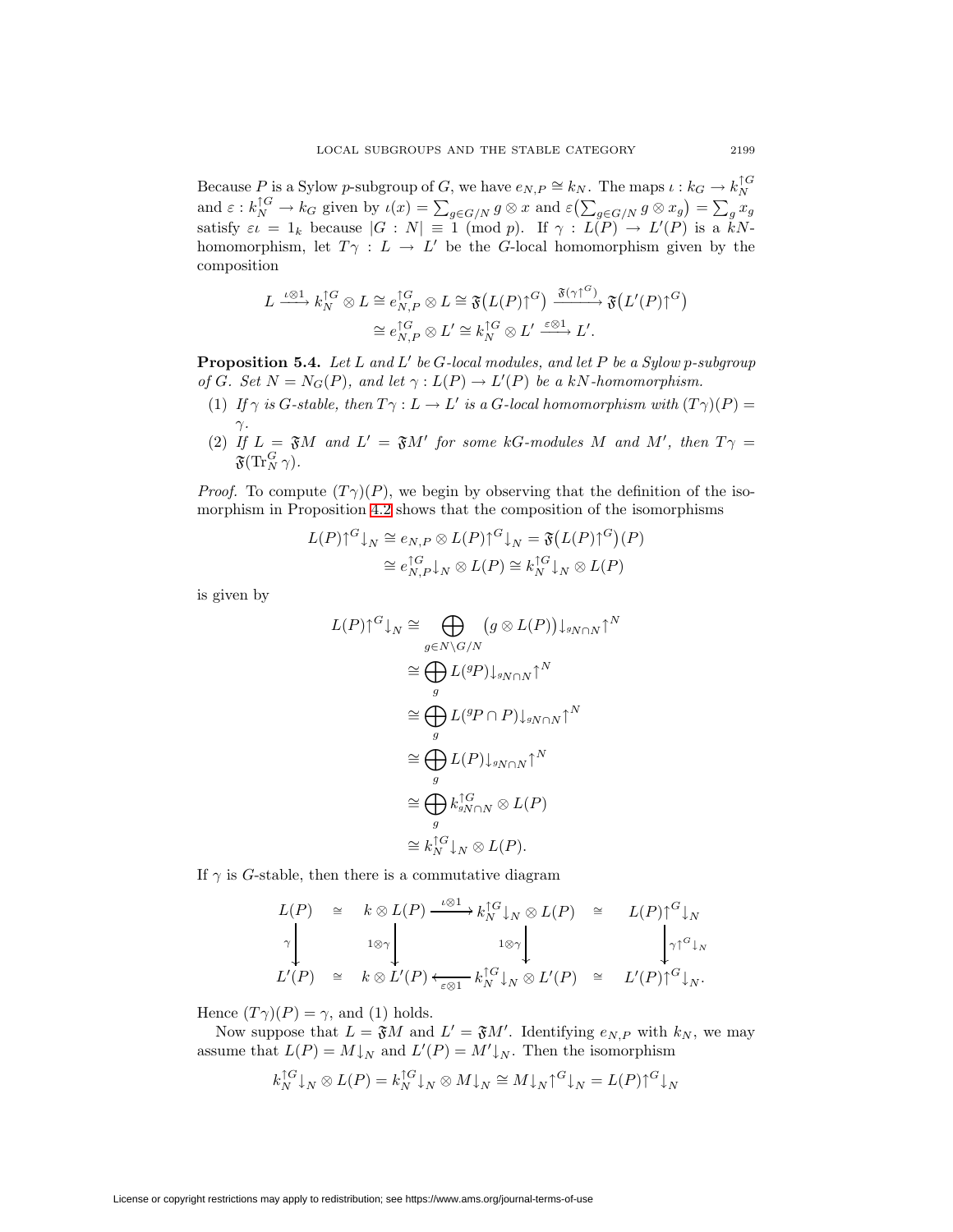is given by  $(g \otimes 1) \otimes m \mapsto g \otimes g^{-1}m$ , and similarly for L' instead of L. It follows that the composition

$$
M \downarrow_N \xrightarrow{\iota \otimes 1} k_N^{\uparrow G} \downarrow_N \otimes M \downarrow_N \cong M \downarrow_N \uparrow^G \downarrow_N
$$

$$
\xrightarrow{\gamma \uparrow^G \downarrow_N} M' \downarrow_N \uparrow^G \downarrow_N \cong k_N^{\uparrow G} \downarrow_N \otimes M' \downarrow_N \xrightarrow{\varepsilon \otimes 1} M' \downarrow_N
$$

is equal to  $\operatorname{Tr}^G_N \gamma$ . Thus  $T\gamma$ :  $\mathfrak{F}M \to \mathfrak{F}M'$  and  $\mathfrak{F}(\operatorname{Tr}^G_N \gamma)$ :  $\mathfrak{F}M \to \mathfrak{F}M'$  are G-local homomorphisms with  $(T\gamma)(P) = \mathfrak{F}(T_N^G \gamma)(P)$ . Proposition [5.1](#page-10-0) now implies that  $T\gamma = \mathfrak{F}(\text{Tr}_N^G \gamma)$ , as desired.  $\Box$ 

<span id="page-13-2"></span>**Corollary 5.5.** The functor  $\mathfrak{F}: kG-\underline{Mod} \to \mathfrak{L}(G,k)$  is full.

*Proof.* Let M and M' be kG-modules, and let  $\xi : \mathfrak{F}M \to \mathfrak{F}M'$  be a G-local homomorphism. Let P be a Sylow p-subgroup of G, and set  $N = N<sub>G</sub>(P)$ . Then  $\xi(P)$  is G-stable, so  $T\xi(P)$ :  $\mathfrak{F}M \to \mathfrak{F}M'$  satisfies  $(T\xi(P))(P) = \xi(P)$ . Hence  $\xi = T\xi(P) = \mathfrak{F}(\text{Tr}_N^G \xi(P)),$  and  $\mathfrak{F}$  is full. □

<span id="page-13-1"></span>As another consequence of Proposition [5.4,](#page-12-0) we present a result that strengthens the statement of Proposition [3.1.](#page-6-0)

**Corollary 5.6.** Let  $\xi : L \to L'$  be a G-local homomorphism, and let P be a Sylow p-subgroup of G. Then  $\xi$  is an isomorphism if and only if  $\xi(P)$  is an isomorphism.

*Proof.* It is clear that if  $\xi$  is an isomorphism, then  $\xi(P)$  is an isomorphism. To prove the converse, suppose that  $\xi(P)$  is an isomorphism. Because  $\xi(P)$  is G-stable, the map  $\xi(P)^{-1}: L'(P) \to L(P)$  is also G-stable. By Proposition [5.4](#page-12-0) there is a G-local homomorphism  $\xi' : L' \to L$  with  $\xi'(P) = \xi(P)^{-1}$ . Then  $(\xi'\xi)(P) = 1_{L(P)}$  and  $(\xi \xi')(P) = 1_{L'(P)}$ , so  $\xi' \xi = 1_L$  and  $\xi \xi' = 1_{L'}$  by Proposition [5.1.](#page-10-0) Thus  $\xi$  is an isomorphism. 口

<span id="page-13-0"></span>The following technical lemma is needed to show that the functor  $\mathfrak{F}$  is essentially surjective.

**Lemma 5.7.** Let  $\xi_1: L_1 \to L'_1$  and  $\xi_2: L_2 \to L'_2$  be G-local homomorphisms, and let P be a Sylow p-subgroup of G. Set  $N = N_G(P)$ . Suppose that  $\gamma : L_1(P) \to$  $L_2(P)$  and  $\gamma' : L'_1(P) \to L'_2(P)$  are kN-homomorphisms such that there is a commutative diagram



Then  $(T\gamma') \circ \xi_1 = \xi_2 \circ (T\gamma)$ .

Proof. The result follows immediately from the commutativity of the diagram

$$
L_1 \xrightarrow{\iota \otimes 1} k_N^{1G} \otimes L_1 \cong \mathfrak{F}(L_1(P) \uparrow^G) \xrightarrow{\mathfrak{F}(\gamma \uparrow^G)} \mathfrak{F}(L_2(P) \uparrow^G) \cong k_N^{1G} \otimes L_2 \xrightarrow{\varepsilon \otimes 1} L_2
$$
  
\n
$$
\xi_1 \downarrow \qquad \qquad \iota \otimes \xi_1 \downarrow \qquad \qquad \mathfrak{F}(\xi_1(P) \uparrow^G) \downarrow \qquad \qquad \downarrow \qquad \qquad \xi_2 \downarrow \qquad \qquad \xi_2 \downarrow \qquad \qquad \xi_2 \downarrow \qquad \qquad \xi_2 \downarrow \qquad \qquad \xi_2 \downarrow \qquad \qquad \xi_2 \downarrow \qquad \qquad \xi_2 \downarrow \qquad \qquad \xi_2 \downarrow \qquad \qquad \xi_2 \downarrow \qquad \qquad \xi_2 \downarrow \qquad \qquad \xi_2 \downarrow \qquad \qquad \xi_2 \downarrow \qquad \qquad \xi_2 \downarrow \qquad \qquad \xi_2 \downarrow \qquad \qquad \xi_2 \downarrow \qquad \qquad \xi_2 \downarrow \qquad \qquad \xi_2 \downarrow \qquad \qquad \xi_2 \downarrow \qquad \qquad \xi_2 \downarrow \qquad \qquad \xi_2 \downarrow \qquad \qquad \xi_2 \downarrow \qquad \qquad \xi_2 \downarrow \qquad \qquad \xi_2 \downarrow \qquad \qquad \xi_2 \downarrow \qquad \qquad \xi_2 \downarrow \qquad \qquad \xi_2 \downarrow \qquad \qquad \xi_2 \downarrow \qquad \qquad \xi_2 \downarrow \qquad \qquad \xi_2 \downarrow \qquad \qquad \xi_2 \downarrow \qquad \qquad \xi_2 \downarrow \qquad \qquad \xi_2 \downarrow \qquad \qquad \xi_2 \downarrow \qquad \qquad \xi_2 \downarrow \qquad \qquad \xi_2 \downarrow \qquad \qquad \xi_2 \downarrow \qquad \qquad \xi_2 \downarrow \qquad \qquad \xi_2 \downarrow \qquad \qquad \xi_2 \downarrow \qquad \qquad \xi_2 \downarrow \qquad \qquad \xi_2 \downarrow \qquad \qquad \xi_2 \downarrow \qquad \qquad \xi_2 \downarrow \qquad \qquad \xi_2 \
$$

 $\Box$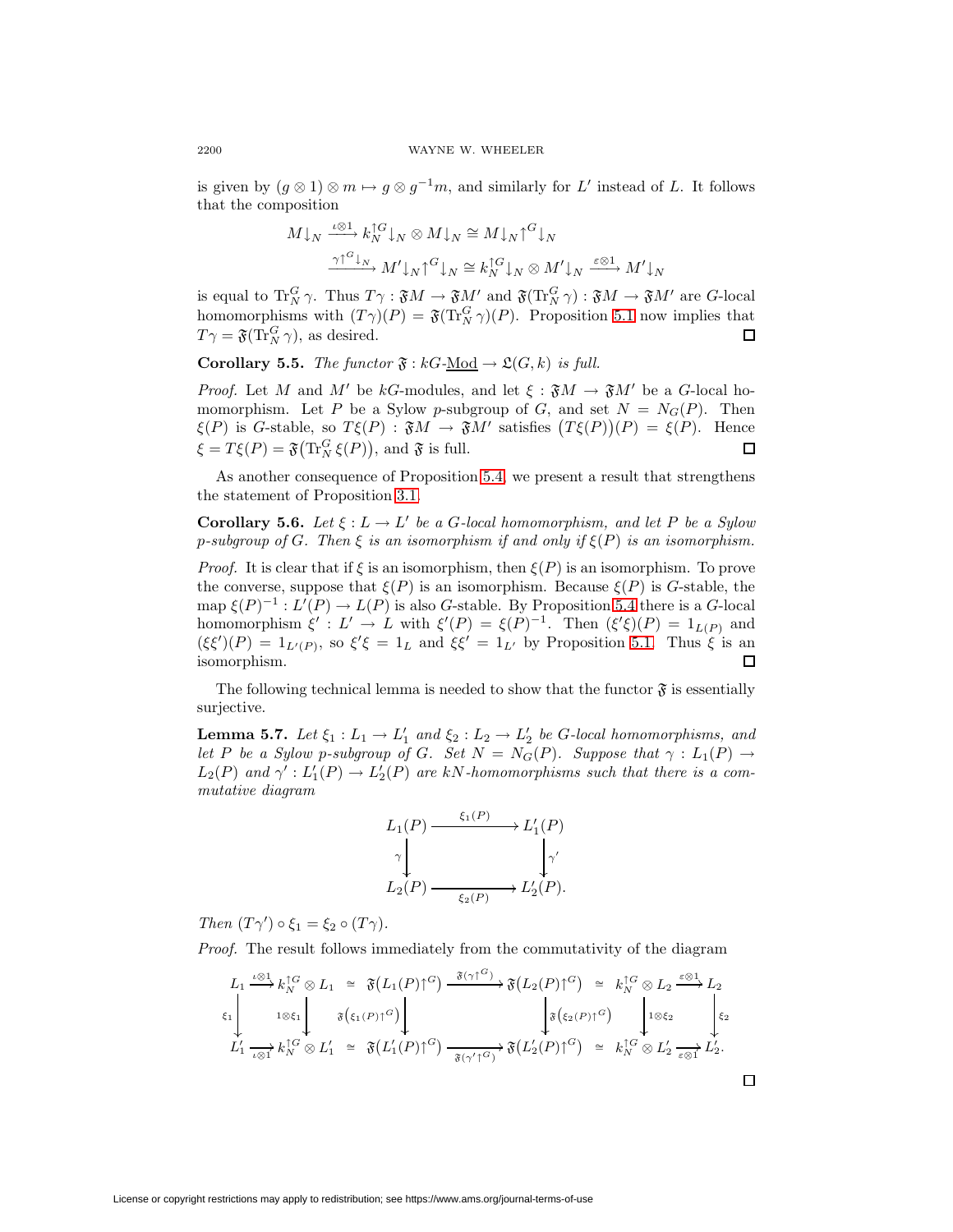Let r denote the p-rank of G, and suppose that s is an integer with  $0 \leq s \leq r$ . Let  $kG\text{-Mod}(s)$  denote the full subcategory of  $kG\text{-Mod}$  consisting of all modules M with  $e_s \otimes M \cong M$ , and let  $\mathfrak{L}_s(G,k)$  be the full subcategory of  $\mathfrak{L}(G,k)$  consisting of all objects L such that  $e_s \otimes L \cong L$ . It is easy to check that if M is any kGmodule, then M is in  $k\text{-Mod}(s)$  if and only if  $\mathfrak{F}M$  is in  $\mathfrak{L}_s(G, k)$ . In particular, the restriction of  $\mathfrak F$  to  $kG\text{-Mod}(s)$  defines a functor  $\mathfrak F_s : kG\text{-Mod}(s) \to \mathfrak L_s(G, k)$ .

<span id="page-14-0"></span>**Lemma 5.8.** Let  $0 \leq s \leq r-1$ , and assume that the functor  $\mathfrak{F}_s : kG\text{-Mod}(s) \to$  $\mathfrak{L}_{s}(G, k)$  is essentially surjective. Then  $\mathfrak{F}_{s+1}$  is also essentially surjective.

*Proof.* Let L be an object of  $\mathfrak{L}_{s+1}(G, k)$ . Then  $e_s \otimes L$  is an object of  $\mathfrak{L}_s(G, k)$ , so there is a module M in  $kG\text{-Mod}(s)$  such that  $\mathfrak{F}M \cong e_s \otimes L$ . Let  $\xi : \mathfrak{F}M \to L$ denote the composition

$$
\mathfrak{F} M \cong e_s \otimes L \xrightarrow{\eta \otimes 1} L.
$$

Then  $1 \otimes \xi : e_s \otimes \mathfrak{F}M \to e_s \otimes L$  is an isomorphism.

Let  $E_1,\ldots,E_n$  be representatives for the conjugacy classes of elementary abelian p-subgroups of rank  $s + 1$  in G. Fix i with  $1 \leq i \leq n$ , and consider the map  $\beta_{E_i} = \beta_s \otimes 1$  occurring in the triangle

$$
e_s\downarrow_{N_i} \otimes L(E_i) \longrightarrow L(E_i) \longrightarrow f_s\downarrow_{N_i} \otimes L(E_i) \longrightarrow \stackrel{\beta_s \otimes 1}{\longrightarrow} \Omega^{-1}k \otimes e_s\downarrow_{N_i} \otimes L(E_i).
$$

Using the isomorphisms

$$
\underline{\operatorname{Hom}}_{kN_i}\big(f_s\downarrow_{N_i}\otimes L(E_i),\Omega^{-1}k\otimes e_s\downarrow_{N_i}\otimes L(E_i)\big) \cong \underline{\operatorname{Hom}}_{kN_i}\big(f_s\downarrow_{N_i}\otimes L(E_i),\Omega^{-1}k\otimes (\mathfrak{F}M)(E_i)\big) \n= \underline{\operatorname{Hom}}_{kN_i}\big(f_s\downarrow\otimes L(E_i),\Omega^{-1}k\otimes e_{N_i,E_i}\otimes M\downarrow\big) \cong \underline{\operatorname{Hom}}_{kN_i}\big(f_s\downarrow_{N_i}\otimes L(E_i),\Omega^{-1}k\otimes M\downarrow_{N_i}\big) \cong \underline{\operatorname{Hom}}_{kG}\big(f_s\otimes L(E_i)\uparrow^G,\Omega^{-1}k\otimes M\big),
$$

we obtain a map  $\beta'_{E_i} : f_s \otimes L(E_i) \uparrow^G \to \Omega^{-1} k \otimes M$  corresponding to  $\beta_{E_i}$ . Set  $M_{s+1} = \bigoplus_{i=1}^{n} L(E_i) \cap G$ . Taking the direct sum of the maps  $\beta'_{E_i}$  for  $1 \leq i \leq n$  gives a map  $\beta: f_s \otimes M_{s+1} \to \Omega^{-1} k \otimes M$ . Let  $M'$  be the kG-module defined by the triangle

$$
M \xrightarrow{\mu} M' \xrightarrow{\mu} f_s \otimes M_{s+1} \xrightarrow{\beta} \Omega^{-1} k \otimes M.
$$

Then  $\bar{V}_G(M') \subseteq \bar{V}_G(M) \cup \bar{V}_G(f_s \otimes M_{s+1}) \subseteq V_{s+1}$ , so M' is an object of  $kG$ -Mod(s + 1). We will show that  $\mathfrak{F}M' \cong L$ .

Observe that for  $1 \leq i \leq n$  the map  $\beta'_{E_i} : f_s \otimes L(E_i) \uparrow^G \to \Omega^{-1} k \otimes M$  factors as

$$
f_s \otimes L(E_i) \uparrow^{G} \xrightarrow{\beta_s \otimes 1} \Omega^{-1} k \otimes e_s \otimes L(E_i) \uparrow^{G} \cong \Omega^{-1} k \otimes (e_s \downarrow_{N_i} \otimes L(E_i)) \uparrow^{G}
$$
  

$$
\cong \Omega^{-1} k \otimes (e_{N_i, E_i} \otimes M \downarrow_{N_i}) \uparrow^{G} \cong \Omega^{-1} k \otimes e_{N_i, E_i}^{\uparrow G} \otimes M \xrightarrow{1 \otimes \varepsilon \eta_i \uparrow^{G} \otimes 1} \Omega^{-1} k \otimes M.
$$

Let P be a Sylow p-subgroup of G, and set  $N = N_G(P)$ . Then the map  $(\mathfrak{F}\beta'_{E_i})(P)$ in kN-Mod is given by the composition

$$
e_{N,P} \otimes f_s \downarrow_N \otimes L(E_i) \uparrow^G \downarrow_N \to e_{N,P} \otimes \Omega^{-1} k \otimes e_{N_i,E_i}^{\uparrow G} \downarrow \otimes M \downarrow
$$

$$
\xrightarrow{\mathbf{1} \otimes \mathbf{1} \otimes \varepsilon \eta_i \uparrow^G \otimes \mathbf{1}} e_{N,P} \otimes \Omega^{-1} k \otimes M \downarrow_N.
$$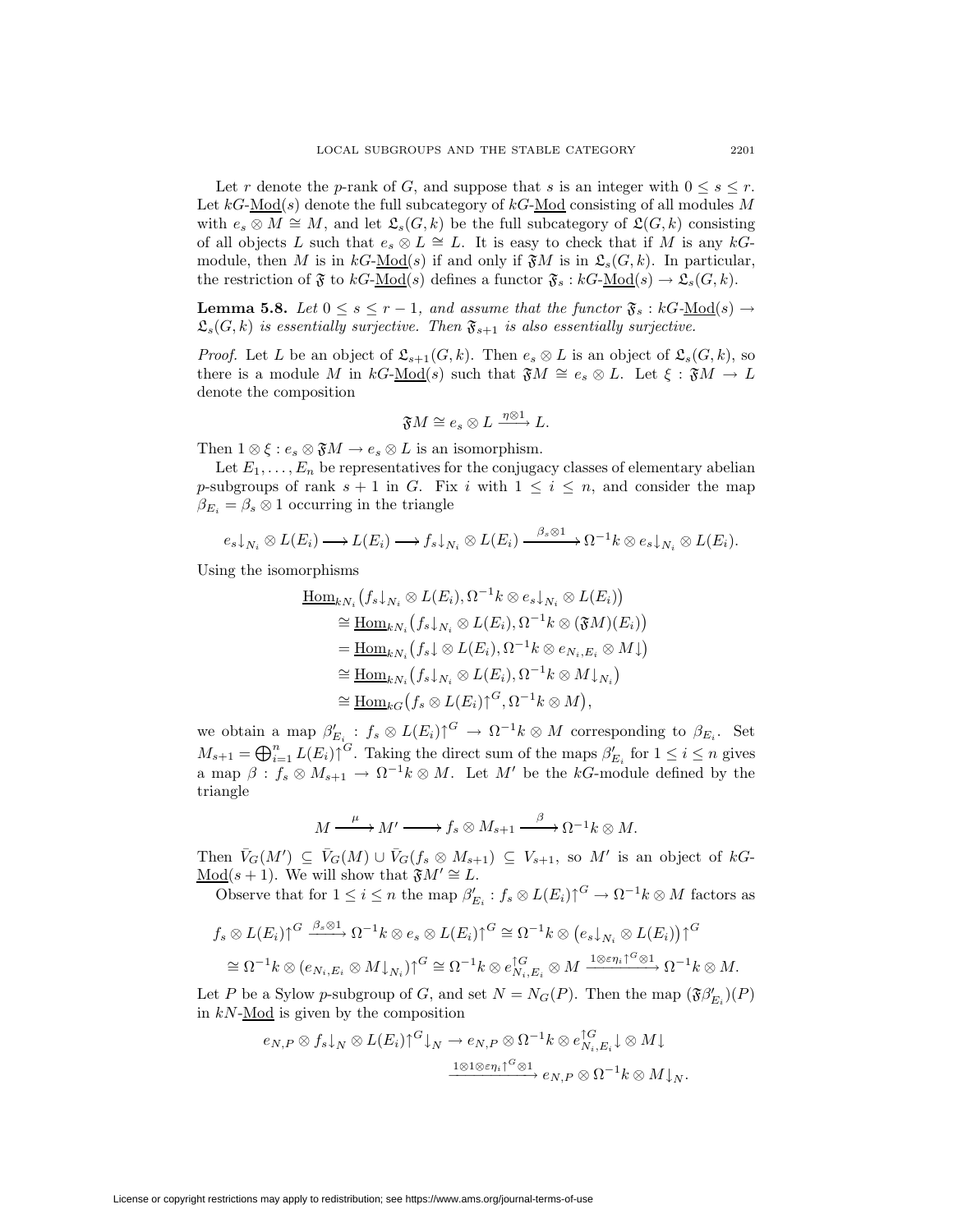After a permutation of the tensor factors, the first map in this composition is just the composition around the diagram

$$
f_{s}|_{N} \otimes e_{N,P} \otimes L(E_{i}) \uparrow^{G}|_{N} \cong f_{s}|_{N} \otimes e_{N_{i},E_{i}}^{\uparrow G}|_{N} \otimes L(P)
$$
\n
$$
\Omega^{-1}k \otimes e_{s}|_{N} \otimes e_{N,P} \otimes L(E_{i}) \uparrow^{G}|_{N} \cong \Omega^{-1}k \otimes e_{s}|_{N} \otimes e_{N_{i},E_{i}}^{\uparrow G}|_{N} \otimes L(P)
$$
\n
$$
\Omega^{-1}k \otimes e_{s}|_{N} \otimes e_{N,P} \otimes (e_{N_{i},E_{i}} \otimes M|_{N_{i}}) \uparrow^{G}|_{N} \cong \Omega^{-1}k \otimes e_{s}|_{N} \otimes e_{N_{i},E_{i}}^{\uparrow G}|_{N} \otimes e_{N,P} \otimes M|_{N}
$$
\n
$$
\Omega^{-1}k \otimes e_{N,P} \otimes (e_{N_{i},E_{i}} \otimes M|_{N_{i}}) \uparrow^{G}|_{N} \cong \Omega^{-1}k \otimes e_{s}|_{N} \otimes e_{N_{i},E_{i}}^{\uparrow G}|_{N} \otimes e_{N,P} \otimes M|_{N}
$$
\n
$$
\Omega^{-1}k \otimes e_{N,P} \otimes (e_{N_{i},E_{i}} \otimes M|_{N_{i}}) \uparrow^{G}|_{N} \cong \Omega^{-1}k \otimes e_{N_{i},E_{i}}^{\uparrow G}|_{N} \otimes e_{N,P} \otimes M|_{N},
$$

in which the middle square commutes by Proposition [4.2.](#page-8-0) It follows, therefore, that the triangle in which the third map is

$$
e_{N,P} \otimes f_s \mathord{\downarrow_N} \otimes M_{s+1} \mathord{\downarrow_N} \xrightarrow{1 \otimes \beta} e_{N,P} \otimes \Omega^{-1} k \otimes M \mathord{\downarrow_N} \cong \Omega^{-1} k \otimes e_{N,P} \otimes M \mathord{\downarrow_N}
$$

is isomorphic to the triangle in which the third map is given by the composition

$$
f_s \downarrow_N \otimes (\bigoplus_{i=1}^n e_{N_i, E_i}^{\uparrow G} \downarrow_N) \otimes L(P) \xrightarrow{\beta_s \otimes 1 \otimes 1} \Omega^{-1} k \otimes e_s \downarrow_N \otimes (\bigoplus_{i=1}^n e_{N_i, E_i}^{\uparrow G} \downarrow_N) \otimes L(P)
$$

$$
\xrightarrow{\left(1 \otimes 1 \otimes 1 \otimes \xi(P)\right)^{-1}} \Omega^{-1} k \otimes e_s \downarrow_N \otimes (\bigoplus_{i=1}^n e_{N_i, E_i}^{\uparrow G} \downarrow_N) \otimes e_{N, P} \otimes M \downarrow_N
$$

$$
\xrightarrow{\mathbf{1} \otimes 1 \otimes (\bigoplus \varepsilon \eta_i \uparrow \downarrow) \otimes \mathbf{1} \otimes \mathbf{1}} \Omega^{-1} k \otimes e_s \downarrow_N \otimes e_{N, P} \otimes M \downarrow_N.
$$

Let us call this composition  $\tilde{\beta}$ . For  $1 \leq i \leq n$  let  $\alpha_i : e_{N_i,E_i}^{\uparrow G} \to e_{s+1}$  be the map defined in Proposition [2.7,](#page-4-0) and let  $\alpha: \bigoplus_{i=1}^n e_{N_i,E_i}^{\uparrow G} \to e_{s+1}$  be the direct sum of the  $\alpha_i$ . Then  $\eta \alpha = \bigoplus_{i=1}^n \epsilon \eta_i \gamma^G$ , and one can check that there is a commutative diagram

$$
f_s \downarrow_N \otimes (\bigoplus_{i=1}^n e_{N_i, E_i}^{\uparrow G} \downarrow_N) \otimes L(P) \xrightarrow{\tilde{\beta}} \Omega^{-1} k \otimes e_s \downarrow_N \otimes e_{N, P} \otimes M \downarrow_N
$$
  

$$
1 \otimes \alpha \otimes 1
$$
  

$$
f_s \downarrow_N \otimes e_{s+1} \downarrow_N \otimes L(P) \xrightarrow{\tilde{\beta}} \beta_s \otimes \eta \otimes 1} \Omega^{-1} k \otimes e_s \downarrow_N \otimes L(P).
$$

Now  $1 \otimes \alpha$  :  $f_s \otimes (\bigoplus_{i=1}^n e_{N_i, E_i}^{\uparrow G}) \to f_s \otimes e_{s+1}$  is a stable isomorphism by Proposi-tion [2.7,](#page-4-0) and  $1 \otimes \xi(P) : e_s \downarrow_N \otimes e_{N,P} \otimes M \downarrow_N \to e_s \downarrow_N \otimes L(P)$  is also an isomorphism.

License or copyright restrictions may apply to redistribution; see https://www.ams.org/journal-terms-of-use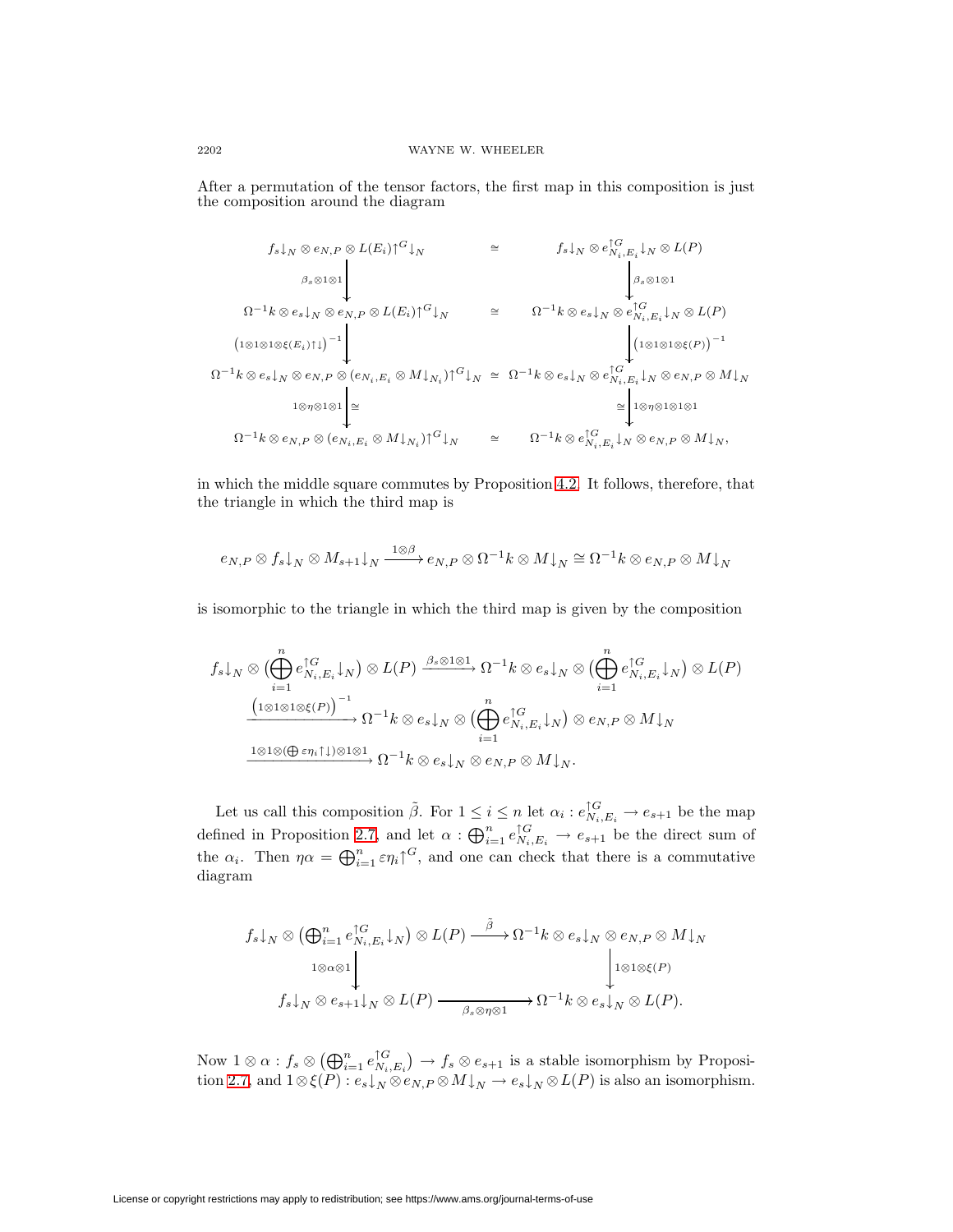It follows that there are isomorphisms of triangles

$$
e_{N,P} \otimes M \downarrow \xrightarrow{1 \otimes \mu} e_{N,P} \otimes M' \downarrow \xrightarrow{\qquad} f_s \downarrow \otimes e_{N,P} \otimes M_{s+1} \downarrow \xrightarrow{\qquad} \Omega^{-1} k \otimes e_{N,P} \otimes M \downarrow
$$
\n
$$
\cong \begin{pmatrix} \eta \otimes 1 \otimes 1 \end{pmatrix}^{-1}
$$
\n
$$
e_s \downarrow \otimes e_{N,P} \otimes M \downarrow \xrightarrow{\eta \otimes 1 \otimes \mu} e_{N,P} \otimes M' \downarrow \xrightarrow{\qquad} f_s \downarrow \otimes (\bigoplus_i e_{N_i,E_i}^{\uparrow G} \downarrow) \otimes L(P) \xrightarrow{\tilde{\beta}} \Omega^{-1} k \otimes e_s \downarrow \otimes e_{N,P} \otimes M \downarrow
$$
\n
$$
e_s \downarrow \otimes L(P) \xrightarrow{\qquad} \Omega^{-1} L(P) \xrightarrow{\qquad} f_s \downarrow \otimes e_{s+1} \downarrow \otimes L(P) \xrightarrow{\qquad} f_s \downarrow \otimes E(P) \xrightarrow{\qquad} f_s \otimes e_{s+1} \downarrow \otimes L(P) \xrightarrow{\qquad} f_s \otimes e_{N,P} \otimes L(P)
$$

for some  $\zeta: e_{N,P} \otimes M' \downarrow_N \to L(P)$ .

The first and last triangles in this commutative diagram correspond to G-local homomorphisms

$$
\mathfrak{F}M \xrightarrow{\mathfrak{F}\mu} \mathfrak{F}M' \longrightarrow f_s \otimes \mathfrak{F}M_{s+1} \longrightarrow \Omega^{-1}k \otimes \mathfrak{F}M
$$

and

$$
e_s \otimes L \xrightarrow{\eta \otimes 1} L \longrightarrow f_s \otimes e_{s+1} \otimes L \longrightarrow \Omega^{-1} k \otimes e_s \otimes L.
$$

Because there are G-local homomorphisms

$$
\mathfrak{F}M\xrightarrow{(\eta\otimes 1)^{-1}}e_s\otimes \mathfrak{F}M\xrightarrow{1\otimes\xi}e_s\otimes L
$$

and

$$
f_s \otimes \mathfrak{F} M_{s+1} \cong f_s \otimes \bigoplus_{i=1}^n \mathfrak{F} (L(E_i) \cap G) \cong f_s \otimes \bigoplus_{i=1}^n e_{N_i, E_i}^{\cap G} \big) \otimes L
$$
  

$$
\xrightarrow{\mathbf{1} \otimes \alpha \otimes \mathbf{1}} f_s \otimes e_{s+1} \otimes L,
$$

Proposition [5.3](#page-11-0) shows that the compositions

$$
e_{N,P} \otimes M \downarrow_N \xrightarrow{(\eta \otimes 1 \otimes 1)^{-1}} e_s \downarrow_N \otimes e_{N,P} \otimes M \downarrow_N \xrightarrow{1 \otimes \xi(P)} e_s \downarrow_N \otimes L(P)
$$

and

$$
f_s \downarrow_N \otimes e_{N,P} \otimes M_{s+1} \downarrow_N \xrightarrow{\gamma} f_s \downarrow \otimes \left( \bigoplus_{i=1}^n e_{N_i, E_i}^{\uparrow G} \downarrow \right) \otimes L(P)
$$

$$
\xrightarrow{1 \otimes \alpha \otimes 1} f_s \downarrow_N \otimes e_{s+1} \downarrow_N \otimes L(P)
$$

are both G-stable. Define

$$
\sigma = (1 \otimes \xi(P)) \circ (\eta \otimes 1 \otimes 1)^{-1} : e_{N,P} \otimes M \downarrow_N \to e_s \downarrow_N \otimes L(P).
$$

Then Proposition [5.4](#page-12-0) and Lemma [5.7](#page-13-0) imply that there is a commutative diagram of triangles

$$
e_{N,P} \otimes M\downarrow_{N} \xrightarrow{\mathbf{1} \otimes \mu} e_{N,P} \otimes M'\downarrow_{N} \longrightarrow f_{s}\downarrow_{N} \otimes e_{N,P} \otimes M_{s+1}\downarrow_{N} \longrightarrow \Omega^{-1}k \otimes e_{N,P} \otimes M\downarrow_{N}
$$
  
\n
$$
\sigma \downarrow \qquad \qquad \downarrow \qquad \qquad \downarrow \qquad \qquad \downarrow \qquad \qquad \downarrow \qquad \qquad \downarrow \qquad \qquad \downarrow \qquad \qquad \downarrow \qquad \qquad \downarrow \qquad \qquad \downarrow \qquad \qquad \downarrow \qquad \qquad \downarrow \qquad \qquad \downarrow \qquad \qquad \downarrow \qquad \downarrow \qquad \qquad \downarrow \qquad \downarrow \qquad \downarrow \qquad \qquad \downarrow \qquad \downarrow \qquad \qquad \downarrow \qquad \downarrow \qquad \downarrow \qquad \downarrow \qquad \qquad \downarrow \qquad \downarrow \qquad \downarrow \qquad \downarrow \qquad \downarrow \qquad \downarrow \qquad \downarrow \qquad \downarrow \qquad \downarrow \qquad \downarrow \qquad \downarrow \qquad \downarrow \qquad \downarrow \qquad \downarrow \qquad \downarrow \qquad \downarrow \qquad \downarrow \qquad \downarrow \qquad \downarrow \qquad \downarrow \qquad \downarrow \qquad \downarrow \qquad \downarrow \qquad \downarrow \qquad \downarrow \qquad \downarrow \qquad \downarrow \qquad \downarrow \qquad \downarrow \qquad \downarrow \qquad \downarrow \qquad \downarrow \qquad \downarrow \qquad \downarrow \qquad \downarrow \qquad \downarrow \qquad \downarrow \qquad \downarrow \qquad \downarrow \qquad \downarrow \qquad \downarrow \qquad \downarrow \qquad \downarrow \qquad \downarrow \qquad \downarrow \qquad \downarrow \qquad \downarrow \qquad \downarrow \qquad \downarrow \qquad \downarrow \qquad \downarrow \qquad \downarrow \qquad \downarrow \qquad \downarrow \qquad \downarrow \qquad \downarrow \qquad \downarrow \qquad \downarrow \qquad \downarrow \qquad \downarrow \qquad \downarrow \qquad \downarrow \qquad \downarrow \qquad \downarrow \qquad \downarrow \qquad \downarrow \qquad \downarrow \qquad \downarrow \qquad \downarrow \qquad \downarrow \qquad \downarrow \qquad \downarrow \qquad \downarrow \qquad \downarrow \qquad \downarrow \
$$

Hence  $(T\zeta)(P) : e_{N,P} \otimes M' \downarrow_N \to L(P)$  is an isomorphism. Corollary [5.6](#page-13-1) implies that  $T\zeta : \mathfrak{F}M' \to L$  is an isomorphism in  $\mathfrak{L}_{s+1}(G, k)$ , and this completes the proof.  $\Box$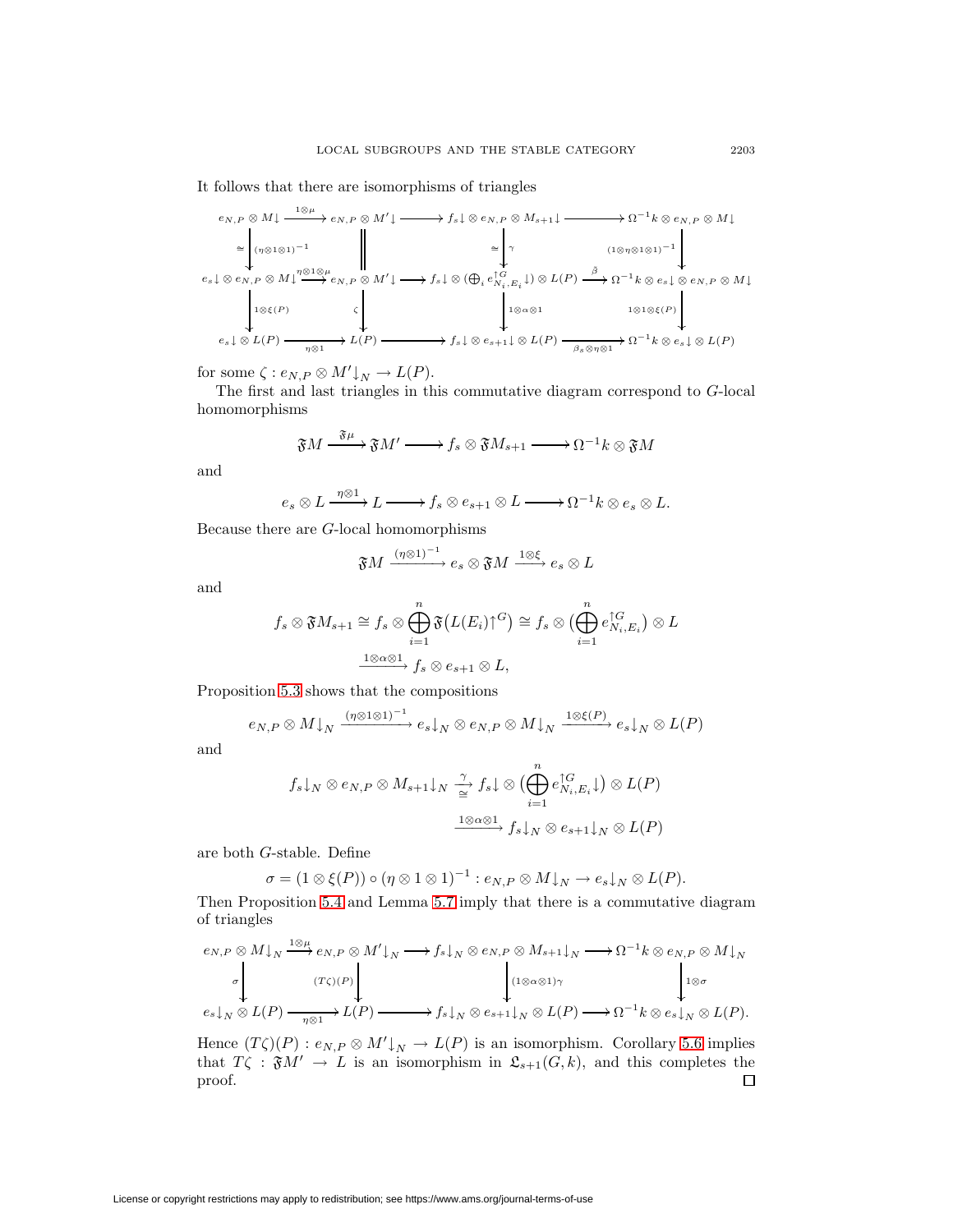We can now prove the main result of the paper.

<span id="page-17-0"></span>**Theorem 5.9.** The functor  $\mathfrak{F}: kG-\underline{Mod} \to \mathfrak{L}(G,k)$  is an equivalence of categories.

*Proof.* The functor  $\mathfrak{F}_0 : kG\text{-Mod}(0) \to \mathfrak{L}_0(G,k)$  is trivially an equivalence because all objects of both  $kG\text{-Mod}(0)$  and  $\mathfrak{L}_0(G, k)$  are isomorphic to zero. For  $1 \leq s \leq r$ Lemma [5.8](#page-14-0) implies by induction that  $\mathfrak{F}_s$  is essentially surjective. In particular,  $\mathfrak{F} = \mathfrak{F}_r$  is essentially surjective.

Now suppose that  $\gamma : M \to M'$  is a kG-homomorphism such that  $\mathfrak{F}\gamma = 0$ . Let P be a Sylow p-subgroup of G, and set  $N = N_G(P)$ . Identifying  $e_{N,P}$  with  $k_N$ , we see that  $0 = (\mathfrak{F}\gamma)(P) = \gamma\downarrow_N$  and hence  $\gamma = 0$ . Thus  $\mathfrak{F}$  is faithful. Since  $\mathfrak{F}$  is full by Corollary [5.5,](#page-13-2) it follows that  $\mathfrak F$  is an equivalence, as desired. П

Assume that P is a Sylow p-subgroup of G, and set  $N = N<sub>G</sub>(P)$ . Let  $I(G, k)$ be the full subcategory of  $\mathfrak{L}(G, k)$  consisting of the objects L such that  $L(P)$  is stably isomorphic to a finitely generated  $kN$ -module. If M is a finitely generated kG-module, then  $\mathfrak{F}M$  is an object of  $\mathfrak{l}(G, k)$ , so the restriction of  $\mathfrak{F}$  defines a functor  $f: kG$ -mod  $\rightarrow$   $\mathfrak{l}(G, k)$ .

**Corollary 5.10.** The functor  $f : kG$ -mod  $\rightarrow$   $I(G, k)$  is an equivalence of categories.

Proof. Theorem [5.9](#page-17-0) implies that f is full and faithful, so it is only necessary to show that f is essentially surjective. Let L be an object of  $\mathfrak{l}(G, k)$ . Then there is a kG-module M with  $\mathfrak{F}M \cong L$  in  $\mathfrak{L}(G, k)$ , and we may assume without loss of generality that M has no projective summands. The definition of  $I(G, k)$  shows that  $M\downarrow_N \cong M_0 \oplus Q$  in kN-Mod for some finitely generated module  $M_0$  and some projective module Q. But M is a summand of  $M\downarrow_N\uparrow^G\cong M_0\uparrow^G\oplus Q\uparrow^G$ , and M has no projective summands. Thus M is a summand of  $M_0 \uparrow^{G}$ , so that M is finitely generated. It follows that  $fM \cong L$  in  $I(G, k)$ , as desired.  $\Box$ 

We now prove the result on restrictions of G-local modules stated in Section 4.

**Corollary 5.11.** Let L be an object of  $\mathfrak{L}(G,k)$ , and let  $P \in \mathcal{P}(G)$ . Then there is an isomorphism  $\mathfrak{F}(L(P)) \cong e_{N,P} \otimes L\downarrow_N$  in  $\mathfrak{L}(N,k)$ , and the isomorphism is natural in L.

*Proof.* Let M be a kG-module such that there is an isomorphism  $\xi : L \to \mathfrak{F}M$  in  $\mathfrak{L}(G, k)$ . Then we obtain isomorphisms

$$
\mathfrak{F}(L(P)) \xrightarrow{\mathfrak{F}(\xi(P))} \mathfrak{F}(e_N, P \otimes M \downarrow_N) \cong e_N, P \otimes \mathfrak{F}(M \downarrow_N)
$$
  

$$
\cong e_N, P \otimes (\mathfrak{F}M) \downarrow_N \cong e_N, P \otimes L \downarrow_N
$$

in  $\mathfrak{L}(N,k)$ . It is easy to check that the resulting isomorphism  $\mathfrak{F}(L(P)) \cong e_{N,P} \otimes L\downarrow_N$ is natural. П

If  $B$  is a block of  $kG$ , then it seems reasonable to expect that there is a category that is equivalent to the stable category  $B\text{-Mod}$  and has a definition similar to that of  $\mathfrak{L}(G, k)$ . Unfortunately, the definition of  $\mathfrak{L}(G, k)$  does not seem to be compatible with the block structure of  $kG$ . It is not clear, therefore, whether an appropriate construction can be obtained simply by modifying the techniques used here; significantly different ideas may be necessary.